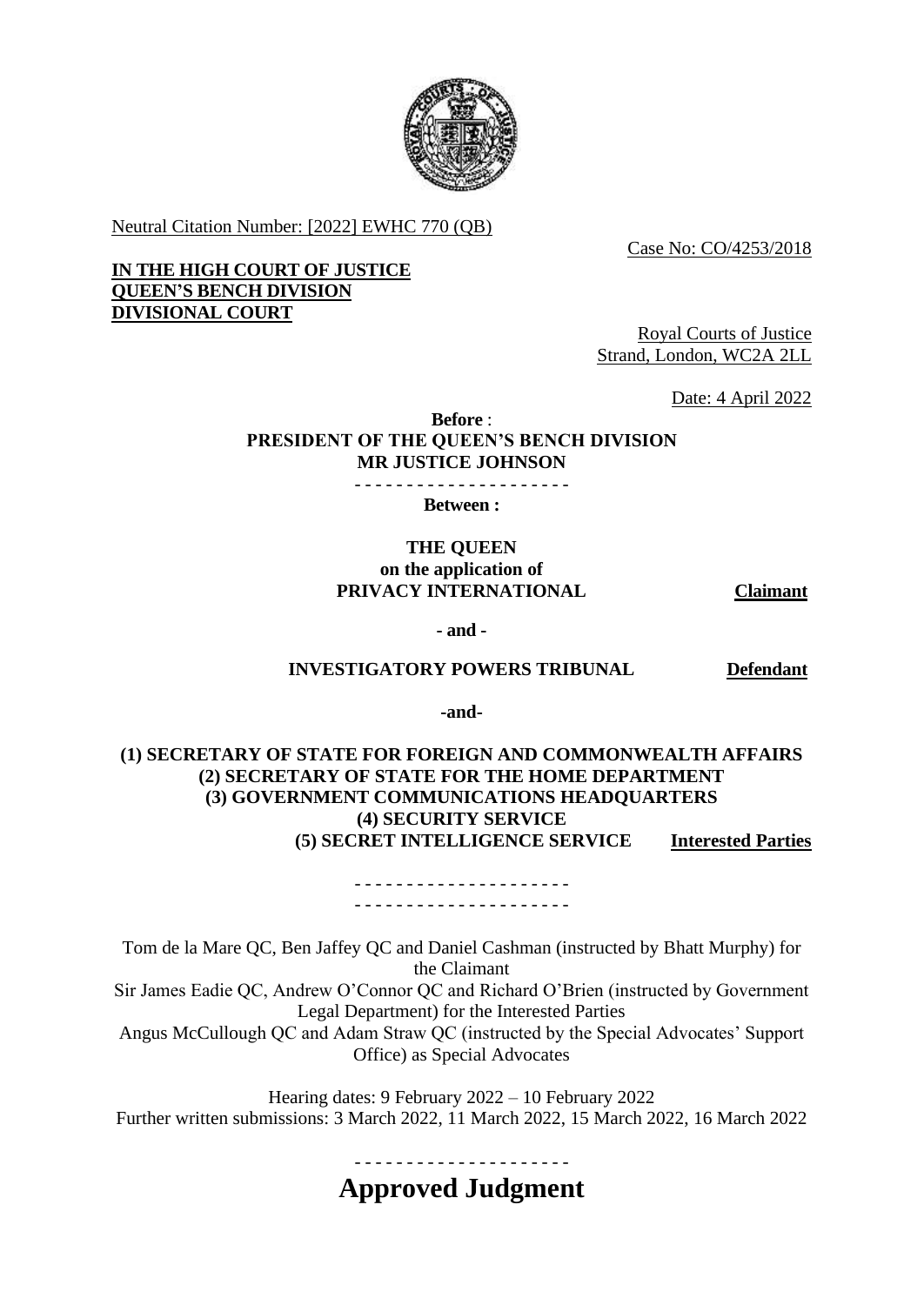# **Dame Victoria Sharp P:**

- 1. This is the judgment of the court.
- 2. This claim concerns the regulation of sharing Bulk Personal Datasets ("BPDs") by MI5, MI6 and GCHQ ("the Agencies") with foreign intelligence agencies.
- Tribunal ("the Tribunal") concluded by a majority that the regulatory regime was period from 2015 to 2017. In particular, it concluded that adequate safeguards were in issue was described by the Tribunal as "a matter of the greatest importance", in part a risk to life (the claimant identified the possibility of rendition operations, or drone 3. In a judgment dated 23 July 2018 ("the 2018 judgment") the Investigatory Powers compatible with article 8 of the European Convention of Human Rights ("ECHR") in the place to comply with article 8. The claimant seeks judicial review of that decision. The because BPDs disclosed by the Agencies might be unlawfully used in contexts involving strikes).
- published or disclosed to the claimant (save by way of an "open" summary), because the 4. Part of the reasoning of the Tribunal was given "in closed": that reasoning was not Tribunal considered that to do so would be damaging to the interests of national security.
- 5. On 8 October 2019 Supperstone J made case management directions for these proceedings. The directions made provision for the appointment of Special Advocates who could examine all of the material that was put before the Tribunal, and the entirety proceedings. The Special Advocates have advanced closed arguments in support of the extracts from the Special Advocates' closed arguments were disclosed to the claimant. of the Tribunal's reasoning, and then represent the claimant's interests in closed claimant's claim. So far as was possible, consistent with the interests of national security, Permission to claim judicial review was granted by Swift J on 22 July 2020.
- question of whether the Tribunal had correctly identified the safeguards that are required by article 8 for the sharing of BPDs with foreign agencies. We heard closed submissions the Agencies. These submissions addressed the detail of the closed evidence and the 6. We heard open submissions from Tom de la Mare QC on behalf of the claimant, and Sir James Eadie QC on behalf of the Agencies. These submissions addressed, primarily, the from Angus McCullough QC as Special Advocate, and Sir James Eadie QC on behalf of Tribunal's closed judgments, and, in particular, the Tribunal's assessment that the safeguards in place met the required standards.
- 7. In this judgment we deal with all of the arguments that have been raised, both in open and in closed, so far as it is possible to do so without disclosing material that the Tribunal treated as closed. Some of our reasoning is set out in a separate closed judgment.
- closed judgment raises any point of legal principle. Rather, our closed judgment 8. Mr McCullough QC confirmed, in the course of the closed hearing, that he did not consider that the closed arguments raise any point of legal principle. Nothing in our addresses the arguments of the Special Advocates as to the application of the legal principles to the facts.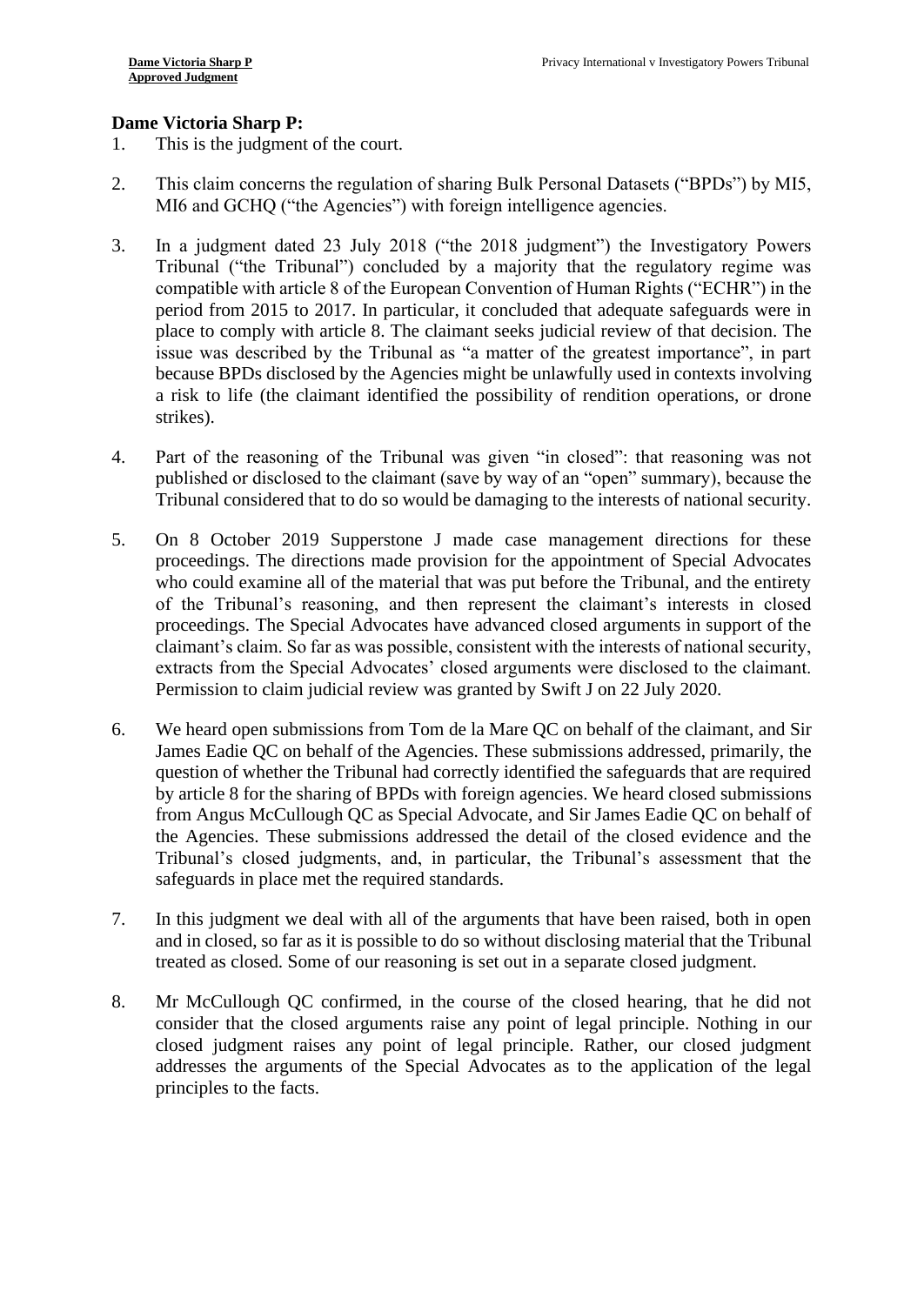#### **Use of BPDs by the Agencies**

- <span id="page-2-0"></span>9. Prior to March 2015 there was no public acknowledgement ("avowal") of the use of BPDs by the Agencies. On 12 March 2015 the Intelligence and Security Committee of Parliament ("the ISC") published a report, "Privacy and Security: A modern and transparent legal framework." The report avows, for the first time, that the Agencies acquire and use BPDs. These are datasets that contain personal information about a large number of people. The report expresses concerns about the regulation of the acquisition and use of BPDs by the Agencies.
- 10. In a judgment dated 17 October 2016 ("the 2016 judgment"), the Tribunal sets out the following explanation of BPDs:

 that is incorporated into an analytical system and used for intelligence purposes. "(1) A Bulk Personal Dataset… is a dataset that contains personal data about individuals, the majority of whom are unlikely to be of intelligence interest, and Typically, such datasets are very large, too large to be processed manually.

- (2) The [Agencies] obtain and exploit BPD for several purposes:
	- to help identify subjects of interest or unknown people that surface in the course of investigations;
	- to establish links between individuals and groups;
	- or else to improve understanding of targets' behaviour and connections;
	- and to verify information obtained through other sources.

 (3) BPD obtained and exploited by the [Agencies] includes a number of broad categories of data. By way of example only these include: biographical and travel (eg passport databases); communications (eg telephone directory); and financial (eg finance related activity of individuals).

 (4) While each of these datasets in themselves may be innocuous, intelligence value is added in the interaction between multiple datasets. One consequence of this is that intrusion into privacy can increase.

 operations include… identifying foreign fighters [and] preventing access to (5) BPD is operationally essential to the [Agencies] and growing in importance and scale of holdings. Examples of the vital importance of BPD to intelligence firearms."

- 11. We were shown, in the closed proceedings, examples of records extracted from BPDs. We are satisfied that the above explanation is accurate and sufficiently comprehensive to encapsulate the nature of BPDs in a way that enables assessments to be made as to their capacity to impact on privacy rights.
- 12. The Tribunal summarises, in its 2016 judgment, the evidence about BPDs that was given by MI5:

"44) MI5 acknowledges that it holds the following categories of BPD: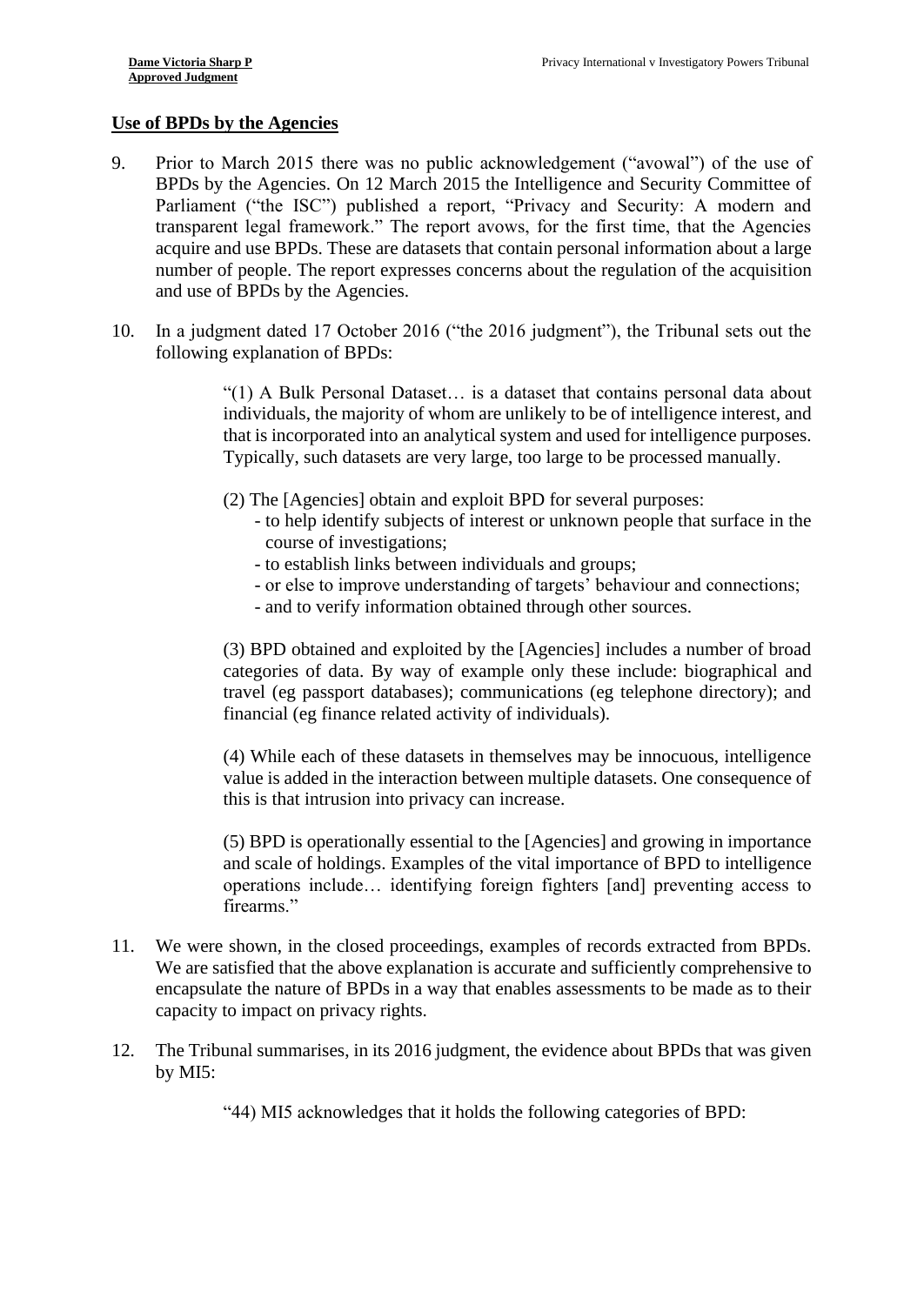- contain operationally focussed information from law enforcement or - [Law Enforcement Agencies]/Intelligence. These datasets primarily other intelligence agencies.
- Travel. These datasets contain information which enable the identification of individuals' travel activity.
- where the basis of information held is primarily related to - Communications. The datasets allow the identification of individuals communications data, eg a telephone directory.
- - Finance. These datasets allow the identification of finance related activity of individuals.
- Population. These datasets provide population data or other information which could be used to help identify individuals, eg passport details.
- Commercial. These datasets provide details of corporations/individuals involved in commercial activities.

 these publicly available datasets will be sourced from commercial bodies, and we will pay for them (as another public body or a member of the public could 45) A number of these datasets will be available to the public at large. Some of do). MI5 also acquired BPD from Government departments, from [MI6] and GCHQ and from law enforcement bodies.

 match this to other data and other BPD held, is what enables us to find the holding, and searching across a range of BPD and other data that we hold, and 46) MI5's holding of passport information is key to our ability to be able to investigate travel activity. Holding that data in bulk, and being able to crossconnection and 'join the dots.' That would simply not be possible if we did not hold the bulk data in the first place. Using travel data, for example, to try and establish the travel history of a particular individual will necessarily involve it is through fusing these that we are able to resolve leads and identify particular individuals, with high reliability, at pace and with minimum intrusion.

 47) Holding the data in bulk (and holding data relating to persons not of use these types of dataset to make the right connections between disparate same result cannot be achieved (without fusion/combination) through carrying out a series of individual searches or queries of a particular dataset (or a number intelligence interest) is an inevitable and necessary prerequisite to being able to pieces of information. Without the haystack one cannot find the needle; and the of datasets).

48) It is also relevant to note that as BPDs are searched electronically there was inevitably significantly less intrusion into individuals' privacy, as any data which has not produced a 'hit' will not be viewed by the human operator of the system, but only searched electronically."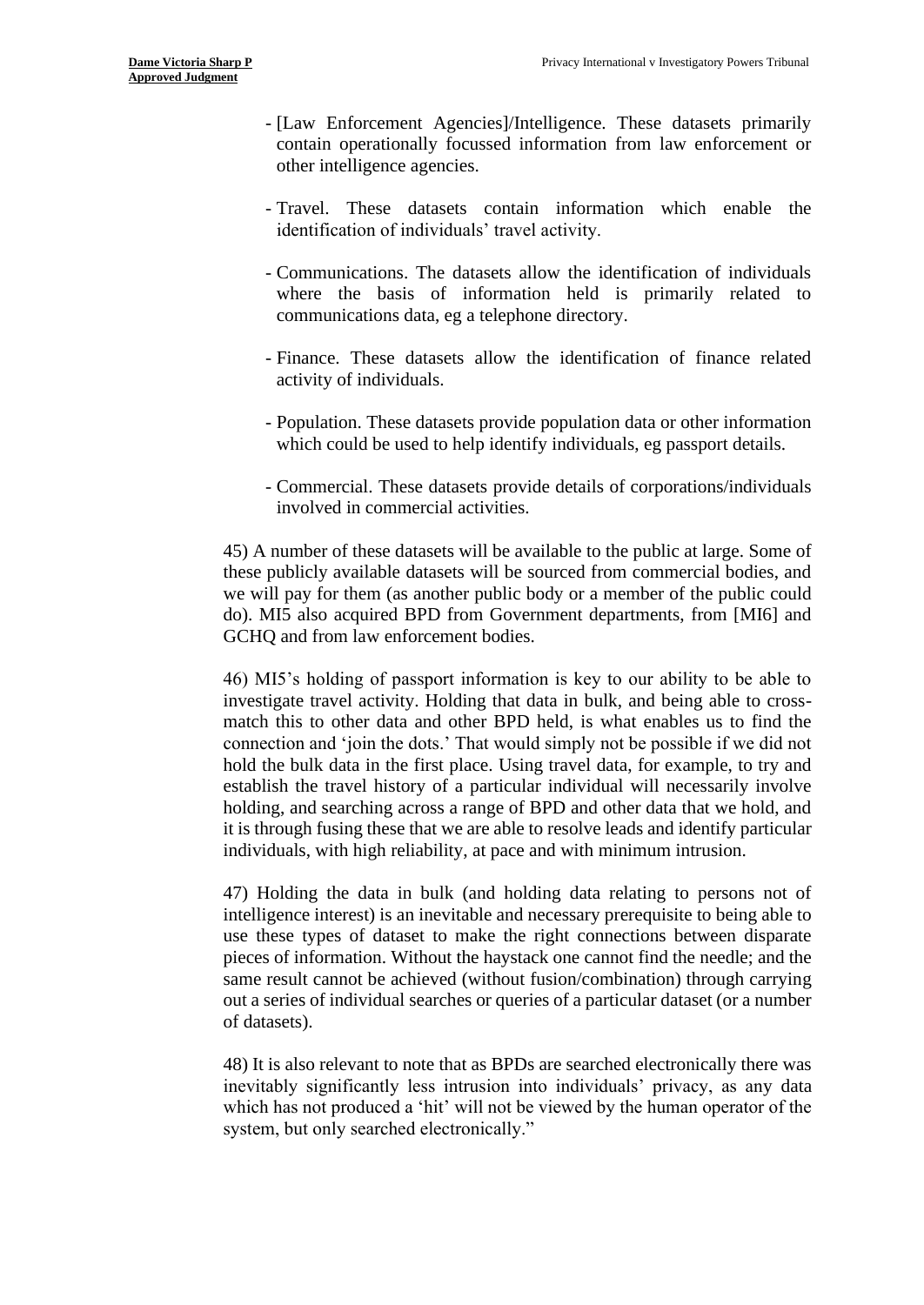13. The following facts were agreed between the parties in the proceedings before the Tribunal:

> "(i) GCHQ, MI5 and MI6 collect and hold BPDs, on their respective analytical systems.

> (ii) BPDs consist of large amounts of personal data: The majority of individuals whose personal data is contained in a BPD will be of no intelligence interest.

(iii) Multiple BPDs are analysed together to obtain search results.

(iv) BPD may be acquired through overt and covert channels.

(v) BPD can contain sensitive personal data as defined under s2 of the Data Protection Act 1998 and/or information covered by legal professional privilege, journalistic material and financial data.

 (vi) GCHQ, MI5 and MI6 share BPDs, and BPDs may be shared with their foreign partners and/or may be disclosed to persons outside the agencies, as described in their Handling Arrangements.

 (vii) MI5, GCHQ and MI6 each acquire BPDs from other Government departments. …GCHQ, MI5 and MI6 do not currently hold and have never held a BPD of medical records, although medical data may appear in BPDs.

 (viii) There have been instances of non-compliance with BPD safeguards at GCHQ, MI5 and MI6, as disclosed in the various Commissioners' Reports.

 (ix) There was no statutory oversight of BPDs by the [Intelligence Services] Commissioner prior to the March 2015 ISC Report.

 (x) Prior to the publication of that ISC Report, the holding of BPDs was not publicly acknowledged."

 any of the Agencies had ever shared BPDs with foreign intelligence agencies (agreed fact (vi) only extends to the possibility that this may happen). The true position was revealed to the Tribunal in its closed hearings. The Tribunal considered that this was a legitimate Tribunal's 2016 judgment proceeds on the assumption that sharing has taken place. We 14. It is thus in the public domain that the Agencies use BPDs in the way described. At the time of the hearing before the Tribunal, the Agencies had not stated, in public, whether application of the "neither confirm nor deny" ("NCND") policy (see at [61]). The do likewise (see paragraphs 66 and 77-80 below).

#### **The legal regime regulating BPDs**

15. The Tribunal set out the regime that regulates BPDs in great detail in appendix B to its detail – running to 38 pages) the handling arrangements and other guidance in relation to 2016 judgment. It also set out, as appendix 2 to its 2018 judgment, (and again in great sharing BPDs outside the Agencies. We summarise the principal features.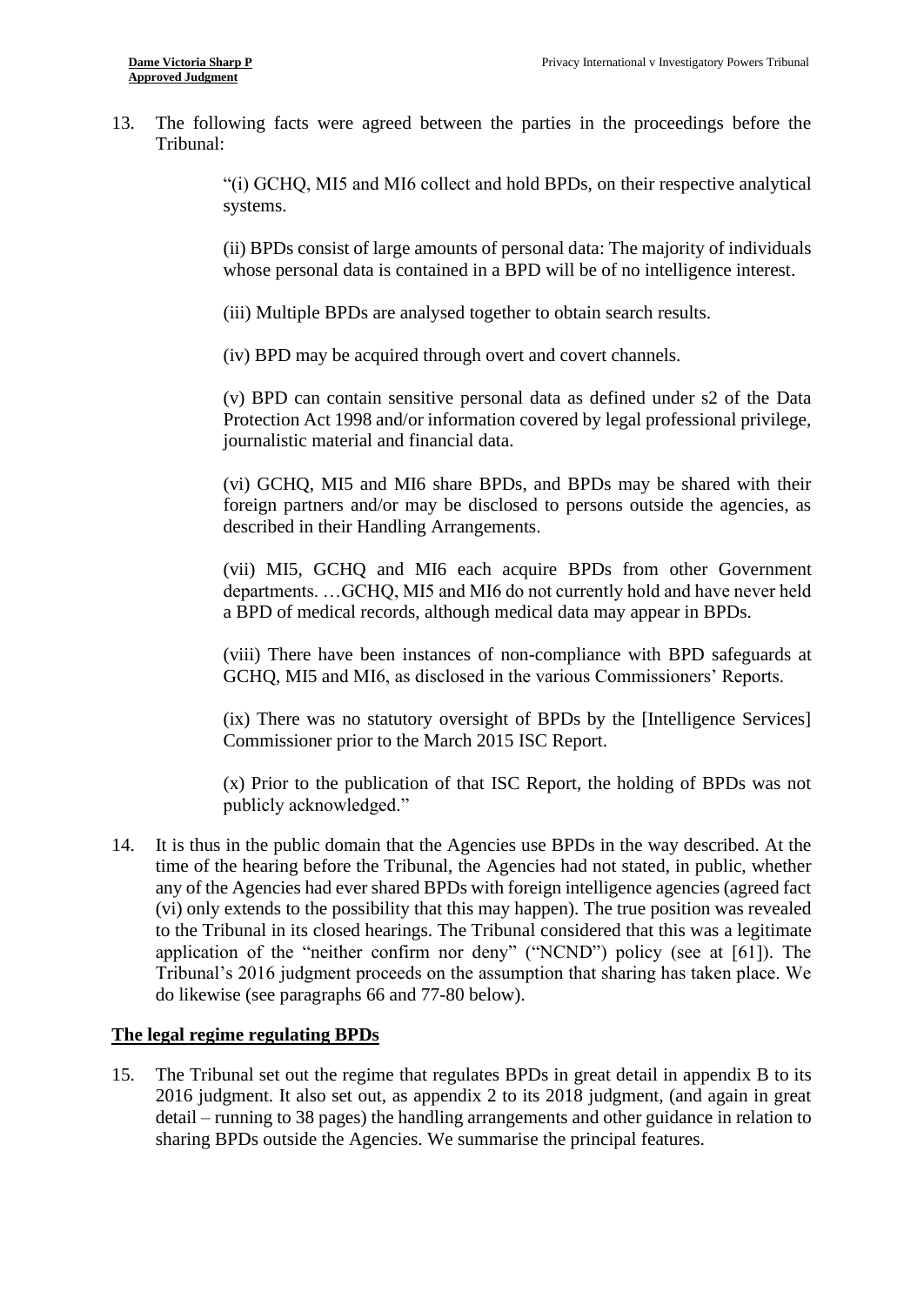### *The Agencies*

- <span id="page-5-0"></span> discharge of their functions (here, to protect the interests of national security) – see 4(2)(a) of the Intelligence Services Act 1994 (so far as, respectively, MI6 and GCHQ are 16. The Agencies may only disclose information where that is necessary for the proper s2(2)(a) of the Security Service Act 1989 (so far as MI5 is concerned), and ss2(2)(a) and concerned). These statutory limits apply to the disclosure of information to foreign agencies.
- 17. The Agencies are each a public authority within the meaning of the Human Rights Act 1998. By s6(1), it is unlawful for the Agencies to act in a way that is incompatible with a Convention right. Article 8 ECHR is a Convention right. Article 8(1) provides that correspondence." By article 8(2) there must be no interference with this right except where that is "in accordance with the law" and is "necessary in a democratic society" for "everyone has the right to respect for his private and family life, his home and his a specified aim (here, the interests of national security).

#### *The Commissioners*

- Regulation of Investigatory Powers Act 2000. These provisions provided that (amongst 18. The offices of the Interception of Communications Commissioner and the Intelligence Services Commissioner ("the Commissioners") were established by ss57 and 59 of the other matters):
	- (1) Appointments to those offices must be made by the Prime Minister.
	- (2) The Commissioners must hold (or have held) high judicial office.
	- review (among other matters) the exercise and performance by the Agencies of (3) The Interception of Communications Commissioner was required to keep under powers and duties conferred or imposed in respect of the acquisition and disclosure of communications data.
	- (4) The Commissioners must give the Tribunal such assistance as it requires (including by providing an opinion as to any issue falling to be determined by the Tribunal).
- 19. By s59A of the 2000 Act, the Intelligence Services Commissioner was additionally Prime Minister gave a direction under s59A of the 2000 Act – the Intelligence Services required, so far as directed by the Prime Minister, to keep under review the carrying out of any aspect of the functions of (among others) the Agencies. On 11 March 2015 the Commissioner Additional Review Functions (Bulk Personal Datasets) Direction 2015. This directed the Intelligence Services Commissioner to:

 "continue to keep under review the acquisition, use, retention and disclosure by the [Agencies] of [BPDs], as well as the adequacy of safeguards against misuse [and to] assure himself that the acquisition, use, retention and disclosure of [BPDs] does not occur except in accordance with [the 1989 and 1994 Acts and to] seek to assure himself of the adequacy of the [Agencies'] handling arrangements and their compliance therewith."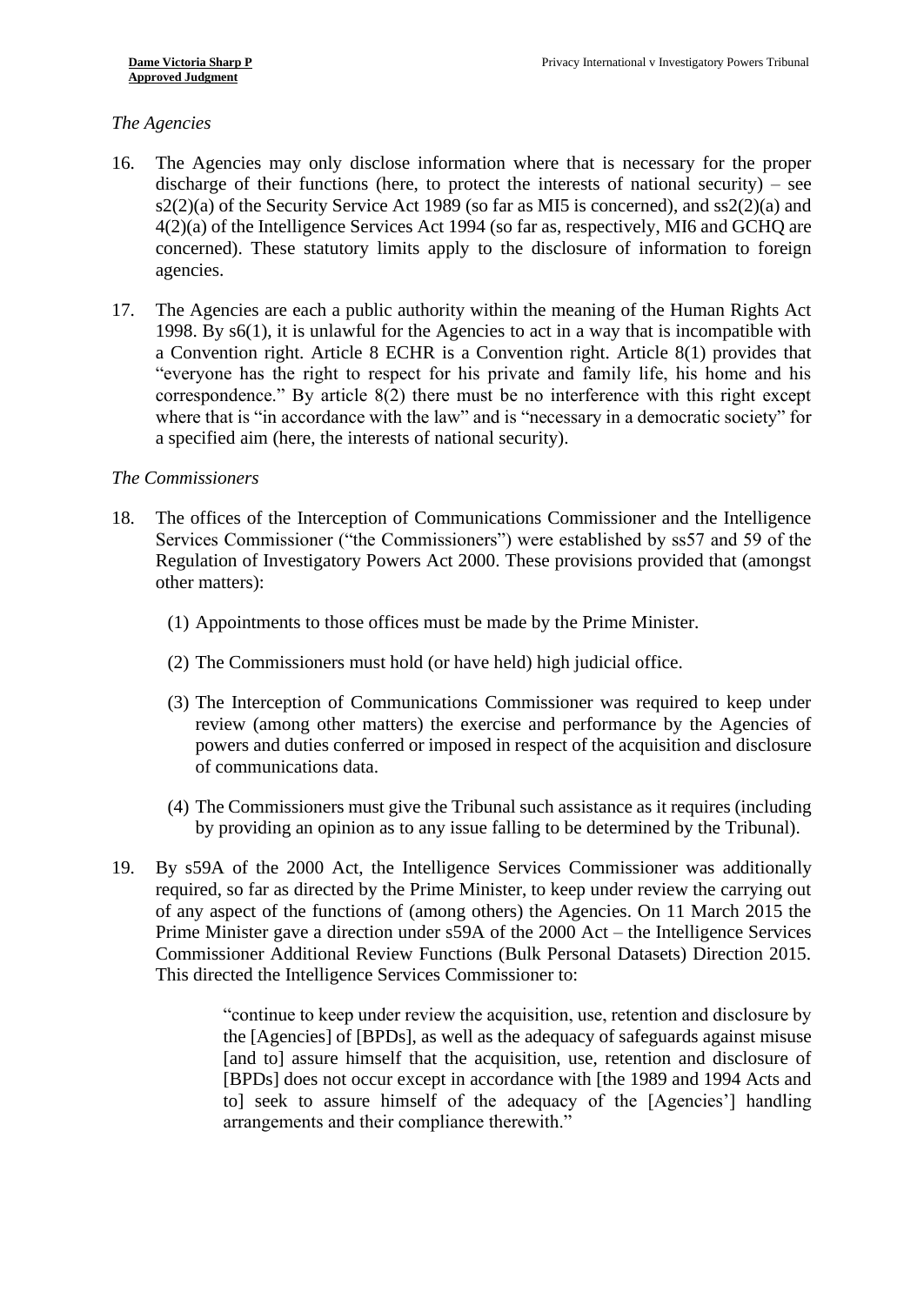20. The Intelligence Services Commissioner was Sir Mark Waller in the period 2011-2016. The Interception of Communications Commissioner was Sir Stanley Burnton in the period 2015-2017.

#### *The policy, handling arrangements and oversight*

<span id="page-6-0"></span> represents the agreed policy for each of the Agencies. The Tribunal explains in its 2016 designed to limit access to data to what is necessary and proportionate, to ensure that such access is properly audited, and to ensure that disciplinary measures are in place for misuse." The policy makes the following provision in respect of the sharing of BPDs: 21. BPD policy came into force in February 2015. This applies to each of the Agencies and judgment (at [39]) that the policy sets out "[s]pecific, detailed measures… which are

### "**D. Sharing**

…

 When sharing BPD the supplying Agency must be satisfied that it is necessary … and proportionate to share the data with the other Agency/Agencies… A log of data sharing will be maintained by each agency;

 The sharing of BPD must be authorised in advance by a senior individual within each Agency, and no action to share may be taken without such authorisation;

 *Were BPD to be shared with overseas liaison the relevant necessity and proportionality tests for onwards disclosure under the SSA or ISA would have to be met….*" [Underlining in original to denote a 'gist']

- <span id="page-6-1"></span>22. On 4 November 2015 the BPD "handing arrangements" were published. Paragraph 2.6 requires that that any disclosure of BPD has "clear justification, accompanied by detailed and comprehensive safeguards against misuse" and is "subject to rigorous oversight." Disclosure to a third party may only be made if that is necessary to achieve a defined objective (which may include the interests of national security) and is proportionate to that objective. Prior to any such disclosure, staff must take steps to ensure that the confidentiality of the data and ensuring that it is securely handled" or have received satisfactory assurances from the intended recipient. Additional safeguards are in place in the case of disclosure of the whole or a subset of a BPD (as opposed to a single item of other matters) to ensure that it is properly justified. Each Agency must have an audit team recipient "has and will maintain satisfactory arrangements for safeguarding the data). This requires an application to a senior manager for authorisation. Each Agency is required to have an internal review panel to scrutinise the disclosure of BPD (amongst that monitors the use of BPD in order to detect misuse.
- operations to the relevant Secretary of State. The use (including disclosure) of BPDs was overseen by the Intelligence Services Commissioner on a regular six-monthly basis Commissioner). Each Agency must ensure that it can demonstrate that proper judgments have been made on the necessity and proportionality of any disclosure of BPDs. Each Each Agency must provide the appropriate Commissioner with all such documents and 23. The Handling Arrangements also deal with oversight. Each Agency must report its BPD (except where oversight fell within the remit of the Interception of Communications Agency is required to satisfy the appropriate Commissioner that its policies and procedures provide adequate safeguards against misuse and are strictly complied with. information as may be required by the Commissioner.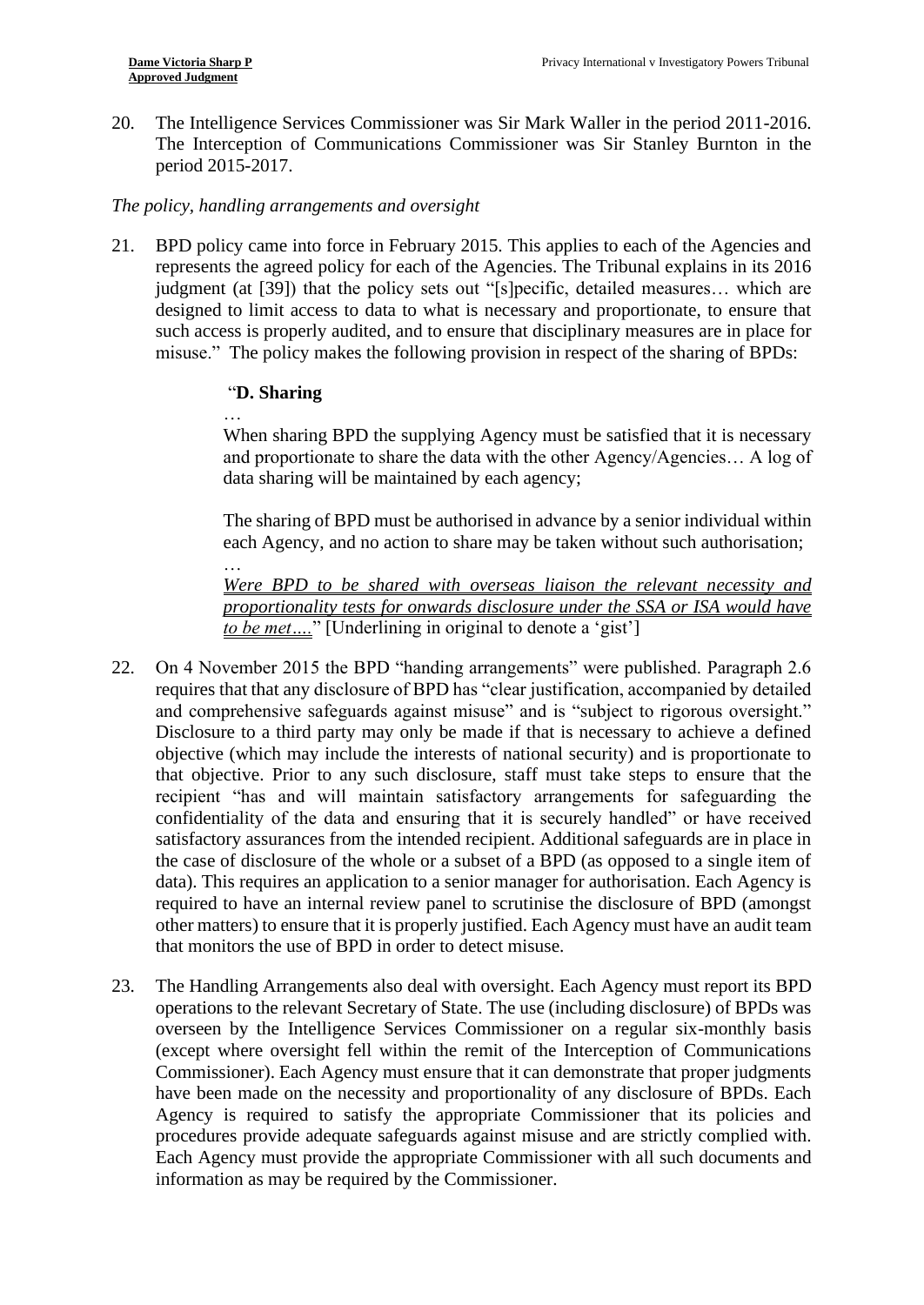24. The system of oversight which was then in place is described by the ISC in its March 2015 Report as follows:

> "157. …the rules governing the use of [BPDs] are not defined in legislation. Instead, the [Agencies] derive the authority to acquire and use [BPDs] from the organisation's functions) that are afforded to the heads of each of the [Agencies] under the Intelligence Services Act 1994… and the Security Service Act 1989… general powers to obtain and disclose information (in support of their

> [BPDs]… The Commissioner explained to the Committee that he retrospectively reviews the [Agencies'] holdings of [BPDs] as part of his six- monthly inspection visits. This includes reviewing the intelligence case for 160. In terms of independent review, the Intelligence Services Commissioner has non-statutory responsibility for overseeing the [Agencies'] holdings of holding specific datasets, necessity and proportionality considerations, the possible misuse of data and how that is prevented…

#### Internal controls

 [BPDs] is tightly controlled, and that the HRA 'triple test' (ie for a lawful purpose, necessary and proportionate) is considered both at the point of acquisition, and also before any specific searches are conducted against the data 161. The Agencies have told the Committee that the acquisition and use of (which is when they consider the principal intrusion into an individual's privacy to occur).

 162. Senior staff are responsible for authorising the acquisition of Bulk Personal Datasets. The Director General of MI5 explained:

 …there are datasets that we deliberately choose not to reach for, because we are not satisfied that there is a case to do it, in terms of necessity and proportionality…

 The Agencies each have a review panel, chaired by a senior official, which meets every six months to review the [BPDs] currently held by the Agency… Datasets that are found not to have sufficient operational value are deleted.

 163. The Agencies have said that they apply strict policy and process safeguards Training, audit and disciplinary procedures… ii) Heightened safeguards for to control and regulate access to the datasets…. These controls include: i) sensitive categories of information…

We note that while these controls apply inside the Agencies, they do not apply to overseas partners with whom the Agencies may share the datasets…"

#### *The Investigatory Powers Commissioner*

25. Part 7 of the Investigatory Powers Act 2016 introduced a new regime for BPDs, and for the oversight of the Agencies. It came into force in September 2017. The office of the Investigatory Powers Commissioner ("IPCO") was established by s227 of the Investigatory Powers Act 2016, with effect from 29 January 2017. By s233 the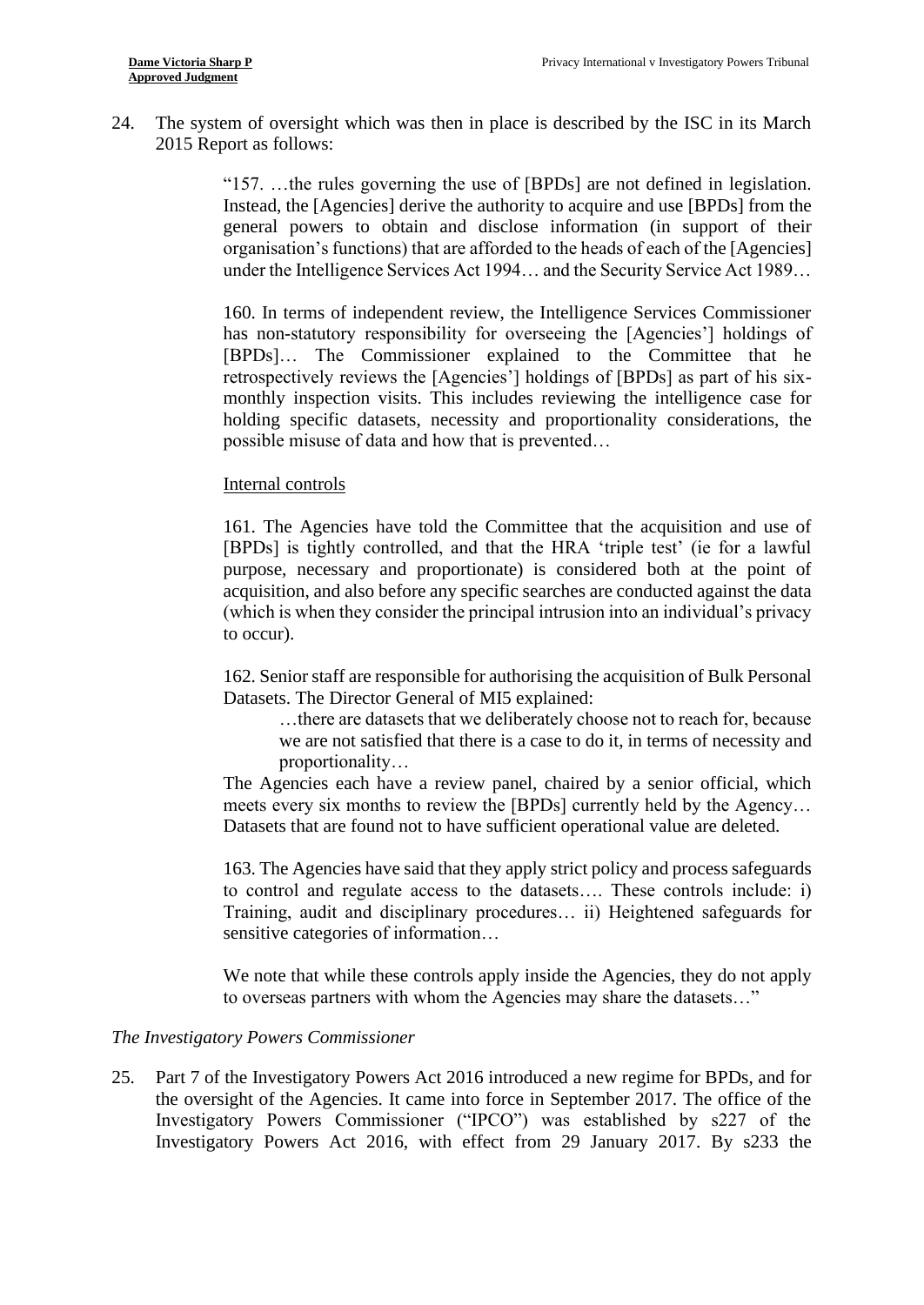Investigatory Powers Commissioner must make an annual report to the Prime Minister (which must then, subject to specified sensitivities, be published by the Prime Minister).

<span id="page-8-0"></span>26. IPCO's annual report for 2018 referred to the fact that the Tribunal had called for "a review of existing procedures at GCHQ in relation to sharing of intelligence and of bulk datasets… under the supervision of IPCO." IPCO's annual report for 2019 states:

> procedures governing decisions to share data in bulk with foreign partners and "In response, GCHQ conducted a detailed review of the processes and then implemented measures to bring about improvements. In the future, this area will be covered as part of our regular oversight and inspection arrangements.

The main outcomes of GCHQ's review are as follows:

 Sharing of bulk data with foreign intelligence partners is now incorporated into our regular oversight and inspection processes;

 The review has brought new standardisation. Decisions and permissions to share are captured on a Data Sharing Permission (DSP) form and stored electronically in a central location;

Each DSP records the necessity and proportionality of sharing a type of bulk data with the partner in question and how the partner safeguards operational data, confirms that the relevant [BPD] warrant permits overseas sharing, and also details the accesses covered and equity considerations;

 Each foreign partner has provided written assurance in relation to their handling of shared bulk data;

A dedicated team is the formal coordination point and record keeper of DSPs for the sharing of bulk data with Five Eyes and other foreign partners; and

 process by marrying operational data sharing in their systems to the DSPs. This permission. An additional feature is the ability automatically to match warrants GCHQ has invested in the development of a workflow tool to automate the DSP provides a double-check capability that mitigates the risk of sharing without to operational purposes, thus reducing the burden on those checking that the appropriate operational purpose/s are present and correct.

 We anticipate that the measures taken by GCHQ including the automated workflow tool, when implemented, will improve compliance in this area. They will provide a centralised record of what data is shared with whom, where and why. The decisions about sharing will be accessible by GCHQ staff as required, by our inspectors and, when necessary, by the IPT and will meet the requirements described in the Tribunal's CLOSED [2018 judgment].

## Bulk personal data (BPD)

 Overall, administration of bulk personal datasets (BPDs) within GCHQ is to a high standard. During this reporting period GCHQ introduced a clear and auditable process when considering the classification of BPD. All decisions and details of the datasets are collated internally and recorded in an auditable manner. We intend to review this material at future BPD inspections."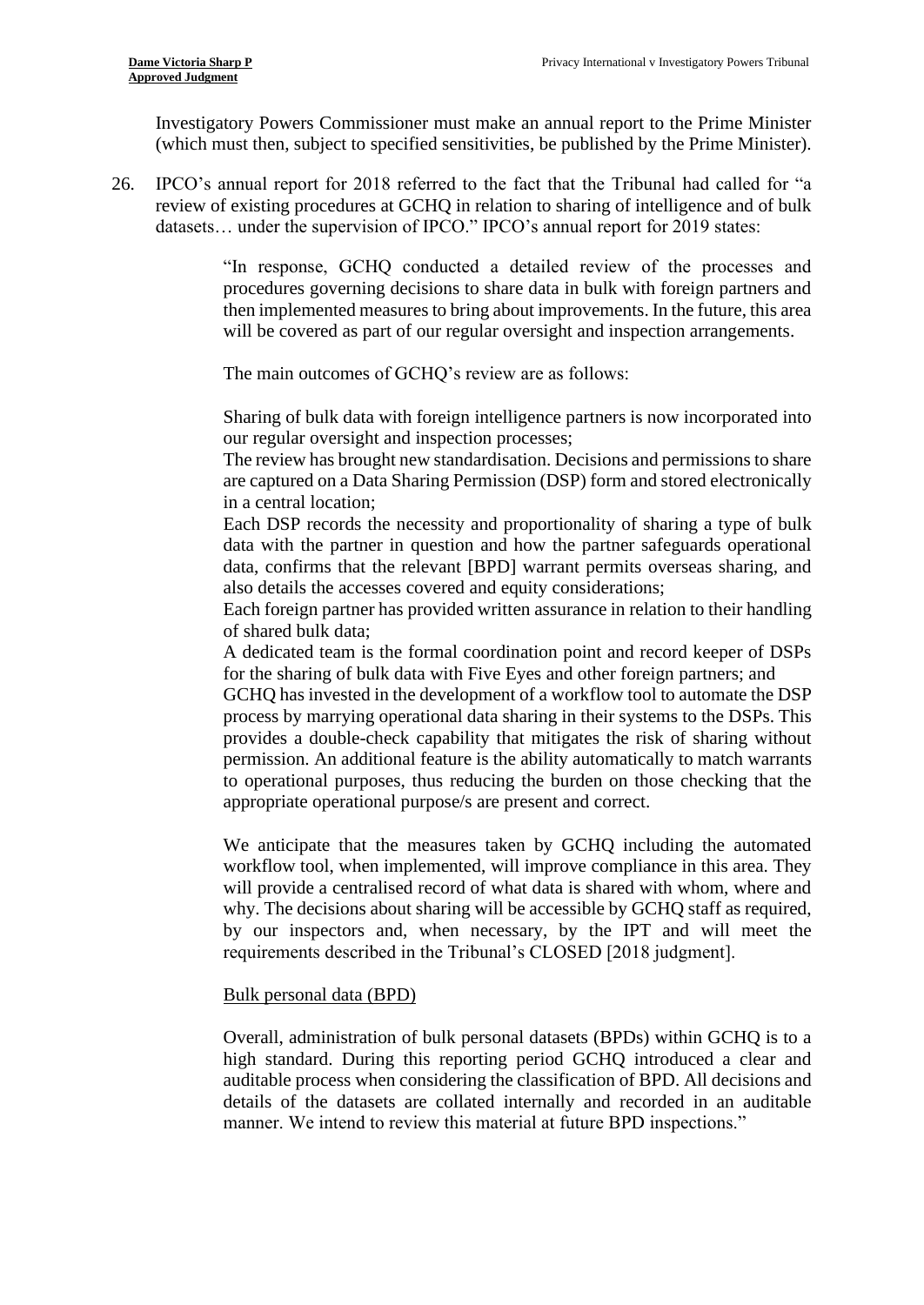# *The Investigatory Powers Tribunal*

<span id="page-9-1"></span>27. The Tribunal was established by Part 4 of the Regulation of Investigatory Powers Act 2000. By s65(2) of the 2000 Act, read with s7 Human Rights Act 1998, it is the only appropriate tribunal for determining a claim that the Agencies have acted in a way that is incompatible with a Convention right. The President of the Tribunal must hold (or must have previously held) high judicial office. At the time of the 2018 judgment there was no right of appeal from a decision of the Tribunal. An important part of the raison d'être of where that has happened, to provide a remedy. It is part of the framework to ensure the Tribunal is to adjudicate on allegations that the Agencies have acted unlawfully and, compliance with the legality requirements of article 8 ECHR. Many of its decisions have addressed those requirements.

# **Legality requirement of article 8 ECHR**

- <span id="page-9-0"></span> particular case under article 8(2). That requires that the interference is "in accordance with the law" and is necessary for, and proportionate to, a legitimate aim, here the be in accordance with the law requires (a) a sufficient legal framework to regulate the interference, and (b) compliance with that framework. This "addresses supremely *Commissioner of Police of the Metropolis* [2006] UKHL 12 [2006] 2 AC 307 *per* Lord 28. The sharing of BPDs with a foreign agency will almost inevitably interfere with privacy rights guaranteed by article 8. It is therefore unlawful, unless it is justified in any interests of national security. The obligation for any interference with privacy rights to important features of the rule of law" so as to ensure that the public is not vulnerable to interference with rights of privacy "by public officials acting [arbitrarily]" - *R (Gillan) v*  Bingham at [34].
- 29. The safeguards that are required for the legal framework to be compatible with article 8 are well established and well known. The precise detail of what is required depends on data by the police, there must be "clear, detailed rules governing… access of third rules need not be statutory, provided they operate within a framework of law and that there are effective means of enforcing them" – see *R (Catt) v Association of Chief Police*  the nature of the interference with privacy rights. In the context of retention of personal parties… providing sufficient guarantees against the risk of abuse and arbitrariness… the *Officers* [2015] AC 1065 *per* Lord Sumption JSC at [11].
- 30. Where interferences take place by the Agencies acting in secret, then "the risks of  proceedings" (*Klass v Germany* (1979-80) 2 EHRR 214). That impacts on the nature of the regulatory safeguards that are required. In this context, "clear, detailed rules" are arbitrariness are evident" (*Malone v United Kingdom* (1985) 7 EHRR 14 at [67]). That is because any individual who is affected "will necessarily be prevented from seeking an effective remedy of his or her own accord or from taking a direct part in any review essential so as to provide "adequate and effective safeguards and guarantees against abuse" (*Zakharov v Russia* (2016) 63 EHRR 17).
- 31. The rules must make sufficient provision for the authorisation and supervision of actions by intelligence agencies that interfere with privacy rights – see *Weber v Germany* (2008) 46 EHRR SE5 at [106]:

 "This assessment depends on all the circumstances of the case, such as the nature, scope and duration of the possible measures, the grounds required for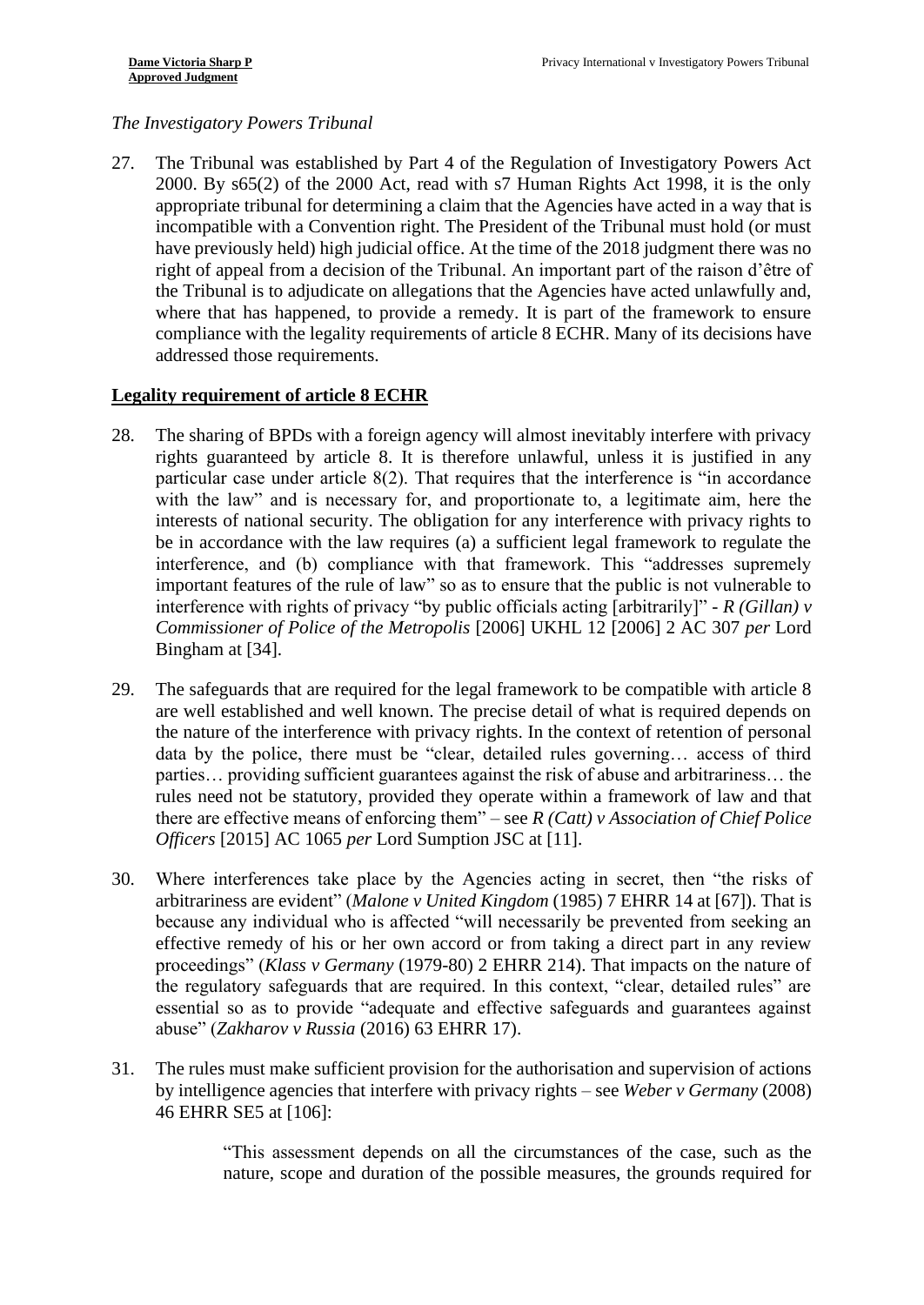ordering them, the authorities competent to authorise, carry out and supervise them, and the kind of remedy provided by the national law."

32. In carrying out that assessment what is required is (see *Klass* at [54]):

"[a determination] whether the procedures for supervising the ordering and implementation of the restrictive measures are such as to keep the 'interference' to what is 'necessary in a democratic society…'"

<span id="page-10-1"></span>33. In *Weber* the court summarised its previous case-law as to the minimum safeguards that are required to regulate "secret measures of surveillance" (in the specific context of telephone intercept)– see at [95] (with numbering added):

> a definition of the categories of people liable to have their telephones tapped; (3) a limit on the duration of telephone tapping; (4) the procedure to be followed taken when communicating the data to other parties; and (6) the circumstances  $(1)$  the nature of the offences which may give rise to an interception order; (2) for examining, using and storing the data obtained; (5) the precautions to be in which recordings may or must be erased or the tapes destroyed."

- 34. In *Kennedy v United Kingdom* (2011) 52 EHRR 4 the court concluded that the regulation of telephone intercept under UK law was compatible with article 8. It relied on the system of supervision that was in place, particularly:
	- (1) the role of the Interception of Communications Commissioner (noting that he was report was published, that he had access to all relevant documents and could require disclosure of any material he requires, and that he undertook a biannual review of a "independent of the executive" and had "held high judicial office", that his annual random selection of specific cases),
	- (2) the role of the Tribunal (which, "[u]nlike in many other domestic systems" could receive applications from anyone and which could require the provision of assistance from the Commissioner and which published its legal rulings),
	- (3) the obligation to maintain proper records by the Agencies,
	- (4) the absence of evidence of any significant shortcomings on the application and operation of the regime.
- 35. It concluded at [169]:

 the review of the IPT, the impugned surveillance measures, insofar as they may "Having regard to the safeguards against abuse in the procedures as well as the more general safeguards offered by the supervision of the Commissioner and have been applied to the applicant... are justified under art 8(2)."

<span id="page-10-0"></span> of the European Court of Human Rights considered the safeguards that are required in the context of bulk interception of communications. It drew on its previous case law, including *Klass*, *Weber, Zakharov* and *Kennedy*. It considered whether there was a need 36. In *Big Brother Watch v United Kingdom* (judgment 25 May 2021) the Grand Chamber "to develop the case-law" (see at [340]). It recognised (at [348]) that the first two *Weber*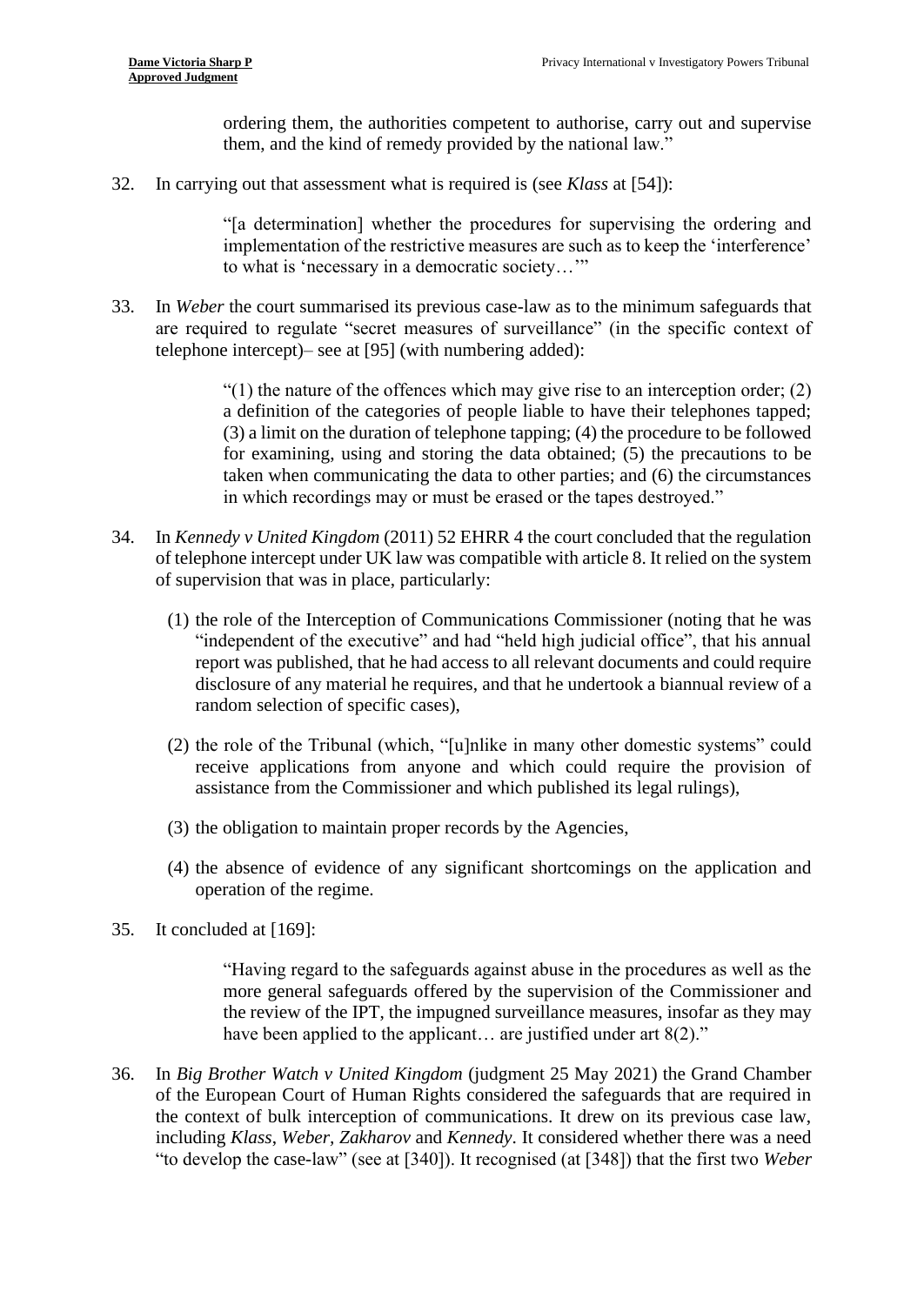criteria are not applicable to bulk interception (as opposed to targeted supervision). This meant (see at [349]-[350]):

> "349. …the importance of supervision and review will be amplified, because of the inherent risk of abuse and because the legitimate need for secrecy will inevitably mean that, for reasons of national security, States will often not be at liberty to disclose information concerning the operation of the impugned regime.

> being abused, the Court considers that the process must be subject to "end-to- made at each stage of the process of the necessity and proportionality of the authorisation at the outset, when the object and scope of the operation are being defined; and that the operation should be subject to supervision and independent ex post facto review. In the Court's view, these are fundamental safeguards which will be the cornerstone of any article 8 compliant bulk interception 350. Therefore, in order to minimise the risk of the bulk interception power end safeguards", meaning that, at the domestic level, an assessment should be measures being taken; that bulk interception should be subject to independent regime…"

37. The Court addressed the requirement of supervision at [356]:

 "Each stage of the bulk interception process – including… onward to keep the "interference" to what is "necessary in a democratic society". In particular, the supervising body should be in a position to assess the necessity and proportionality of the action being taken, having due regard to the corresponding level of intrusion into the Convention rights of the persons likely transmission… of the intercept material – should also be subject to supervision by an independent authority and that supervision should be sufficiently robust to be affected. In order to facilitate this supervision, detailed records should be kept by the intelligence services at each stage of the process."

- <span id="page-11-0"></span> transfers may take place must be set out clearly in domestic law, (3) the transferring State must ensure that the receiving state has in place safeguards capable of preventing abuse and disproportionate interference, (4) the receiving state must guarantee secure storage of the material and restrict onward disclosure, (5) heightened safeguards are required in 38. At [362] the court observed that it had not previously "provided specific guidance regarding the precautions to be taken when communicating intercept material to other parties." It said that (1) such transmission should be limited to material that has been collected and stored in a Convention compliant manner, (2) the circumstances in which the case of material "requiring special confidentiality" (such as journalistic material), (6) the transfer of material should be subject to independent control.
- <span id="page-11-1"></span> 39. The court was satisfied that the UK had in place sufficient safeguards in relation to the communication of intercepted material to third parties. In relation to the transfer of such material to foreign agencies, it said, at [396]:

 issue under Article 8 of the Convention if the intercepting State did not first safeguards capable of preventing abuse and disproportionate interference, and "…the transfer… to a foreign intelligence partner… would only give rise to an ensure that its intelligence partner, in handling the material, had in place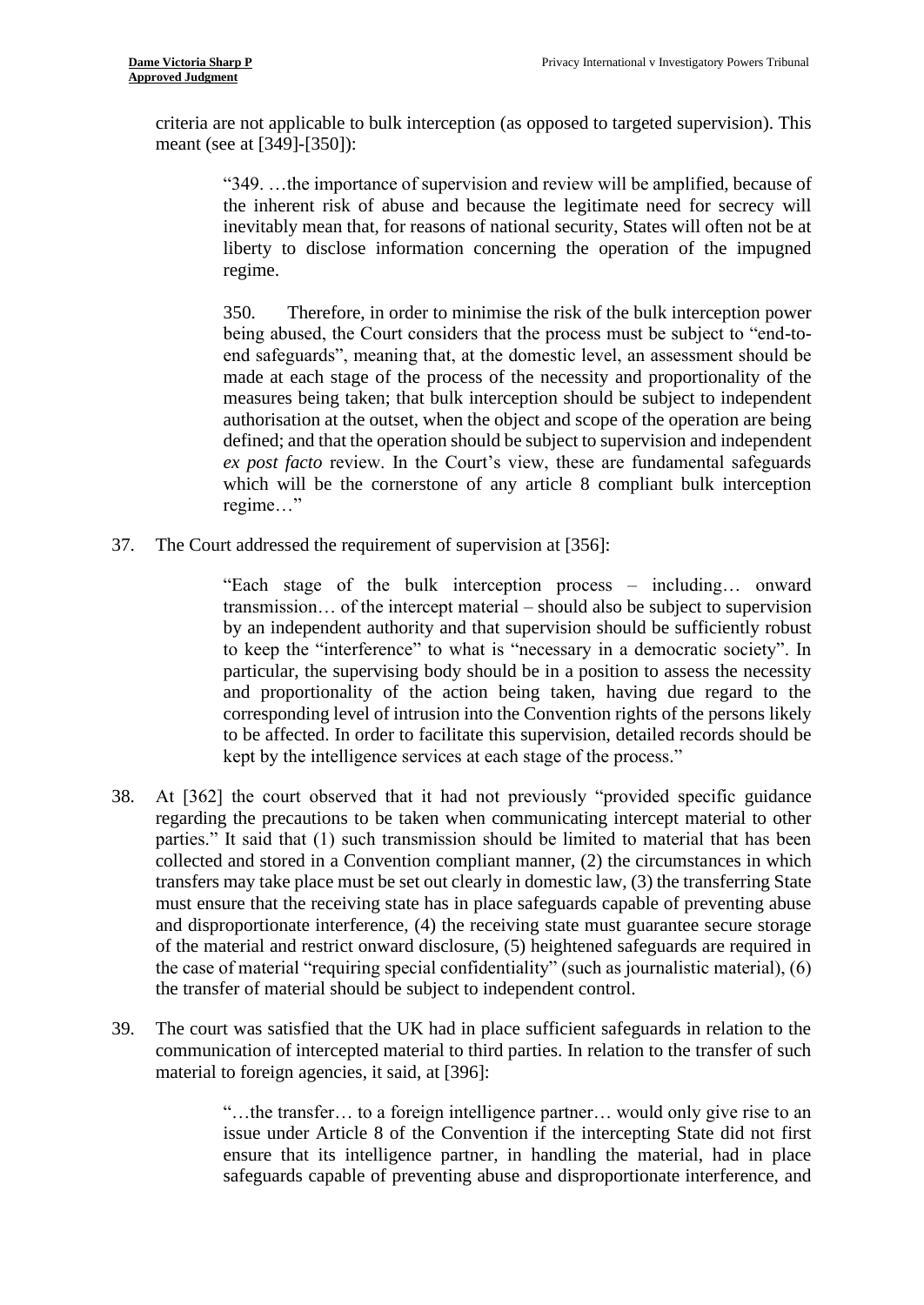in particular, could guarantee the secure storage of the material and restrict its onward disclosure."

<span id="page-12-0"></span> 40. The court was satisfied that these safeguards were provided by the statutory regime and Communications Commissioner "provided independent and effective supervision" (see [412]) and the Tribunal provided "*Ex post facto* review" and "a robust judicial remedy" (see [413] and [415]). It described the role of the Commissioner and the Tribunal as did, however, consider that there were failings in the broader system for bulk interception, including "the absence of independent authorisation, the failure to include the categories of selectors in the application for a warrant, and the failure to subject the applicable code of practice. It also attached "particular weight" to "the oversight provided by the IC Commissioner and the IPT…" It found that the Interception of providing "robust" safeguards (see at [425]). It therefore did not consider that the system in relation to the sharing of bulk intercept with foreign agencies was, in itself, flawed. It selectors linked to an individual to prior internal authorisation" (see at [425]).

#### **The proceedings before the Tribunal**

#### *The claim*

- "a Non-Governmental Organisation, working in the field of defending human rights at and the collection and use of data is carried out within the law and in a manner that is 41. The claimant is a UK charity that was described by the Tribunal in its 2016 judgment as both national and international levels." As part of that, it seeks to ensure that surveillance compatible with the right to privacy.
- 42. On 5 June 2015 the claimant brought a claim before the Tribunal challenging the was precipitated by the publication of the ISC report (see paragraph [9](#page-2-0) above), and the revelations as to the use of BPDs by the Agencies. The claim was amended in September 2015 to extend the challenge to a particular type of BPD, namely bulk communications Telecommunications Act 1984. BCD is a particular form of BPD. We do not consider it raises any separate issue so far as these proceedings are concerned, and we will use the term "BPD" to encompass also BCD, save where it is necessary to make separate Agencies' acquisition, use, retention, disclosure, storage and deletion of BPDs. The claim data ("BCD") secured in response to directions issued under s94 of the reference to BCD.

#### *The 2016 judgment*

- requirement of article 8. This issue was considered by the Tribunal in its 2016 judgment. 43. The issues raised by the claimant's underlying claim before the Tribunal included the question of whether the BPD regime is compatible with the "in accordance with the law"
- summarised at paragraphs [28](#page-9-0)  [40](#page-12-0) above) are well known to the Tribunal. It has rehearsed 44. The principles that underpin the "in accordance with the law" requirement (as and applied them in many of its judgments. It summarised them as follows in its 2016 judgment at [62]:

 "(i) There must not be an unfettered discretion for executive action. There must be controls on the arbitrariness of that action. We must be satisfied there exist adequate and effective guarantees against abuse.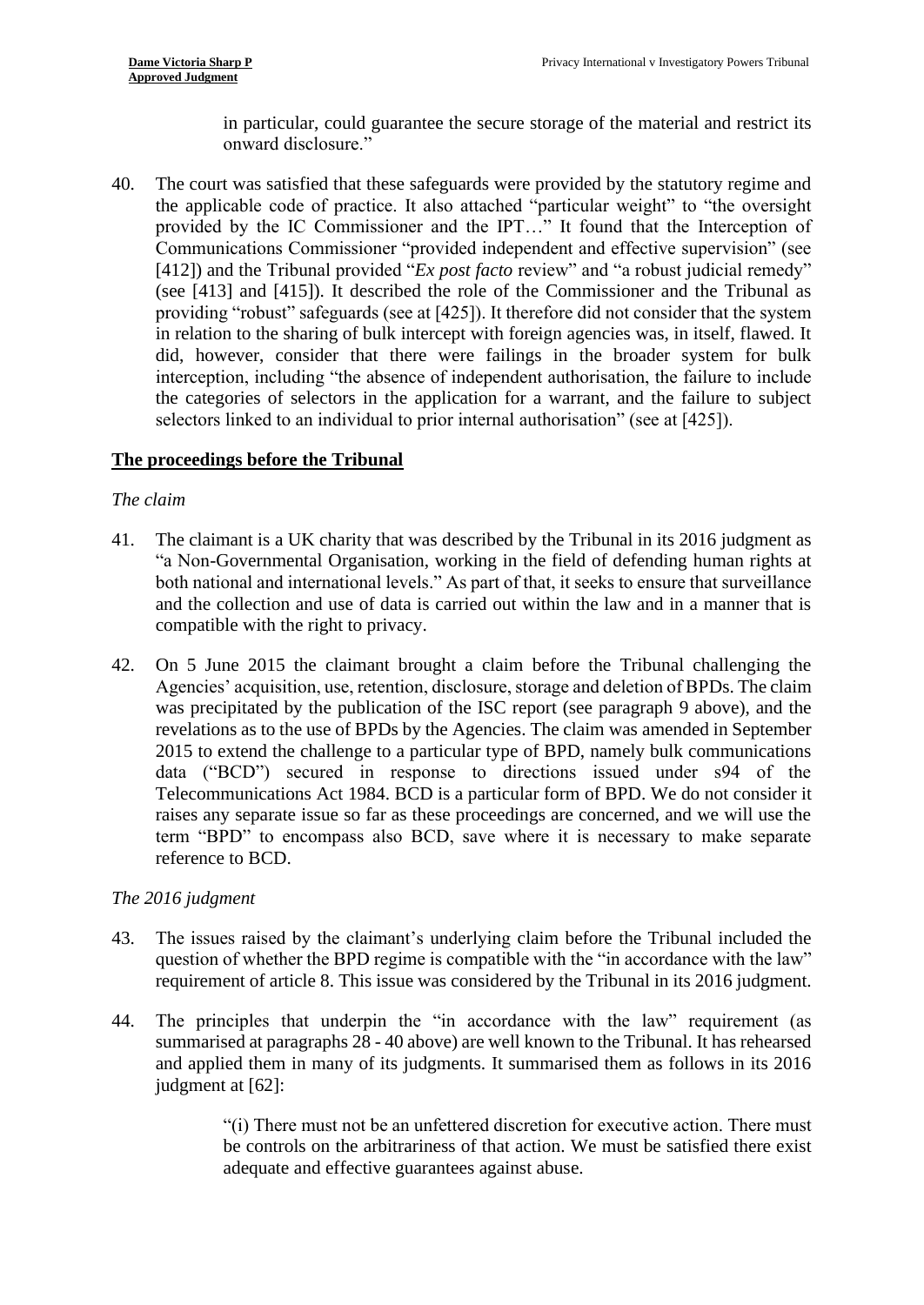(ii) The nature of the rules fettering such discretion and laying down safeguards must be clear and the ambit of them must be in the public domain so far as possible; there must be an adequate indication or signposting, so that the existence of interference with privacy may in general terms be foreseeable.

 (iii) Foreseeability is only expected to a degree that is reasonable in the circumstances, being in particular the circumstances of national security, and the foreseeability requirement cannot mean that an individual should be enabled to foresee when the authorities are likely to resort to secret measures, so that he can adapt his conduct accordingly.

(iv) It is not necessary for the detailed procedures and conditions which are to be observed to be incorporated in rules of substantive law.

 (v) It is permissible for the Tribunal to consider rules, requirements or arrangements which are "below the waterline" ie which are not publicly accessible, provided that what is disclosed sufficiently indicates the scope of the discretion and the manner of its exercise.

 (vi) The degree and effectiveness of the supervision or oversight of the executive by independent Commissioners is of great importance, and can, for example, in such a case as *Kennedy* be a decisive factor."

- was not compatible with article 8 prior to 12 March 2015 (the date of the ISC report), or, in the case of BCDs, November 2015 (when the use of BCD was publicly disclosed for the first time by the draft Investigatory Powers Bill). This was because, before March 2015, the use of BPDs was not foreseeable to the public and there was no statutory oversight arrangements (and subject to reserving questions of the disclosure of BPDs to operated - see at [72]-[82]. It concluded, at [82], that "during the period of Sir Mark 45. Applying these principles, the Tribunal concluded that the use of BPDs by the Agencies oversight. To the extent that there had been some independent non-statutory oversight by the Commissioners, that had been inadequate. The Tribunal concluded that following avowal of the powers, the publication of the internal arrangements and changes to the third parties, and the impact of EU law) the regime was compatible with article 8. In reaching that conclusion it considered, in close detail, the system of oversight that Waller's supervision the independent oversight of BPD had been and continued to be adequate."
- compatibility with EU law, and (2) the compatibility of the transfer of datasets abroad 46. The Tribunal's 2016 judgment deliberately left out of account two matters which it considered required separate consideration: (1) issues of proportionality and with article 8.
- <span id="page-13-0"></span>47. In respect of (1), compatibility with EU law, the Tribunal held further hearings in June 2017. It gave a judgment on 8 September 2017 in which it explained its reasoning for referring questions to the Court of Justice of the European Union in relation to the application of EU law to BCDs.
- 48. As to (2), the transfer of BPDs abroad, that was addressed in the proceedings which resulted in the 2018 judgment, which is the subject of this claim for judicial review.
- <span id="page-13-1"></span> 49. On 6 October 2020 the Grand Chamber of the CJEU gave judgment on the Tribunal's reference - C/623/17. On 21 July 2021 the Tribunal held a further hearing at which it heard submissions as to the consequences of the CJEU's judgment. It gave a judgment the following day. It concluded that, in the light of the judgment of the CJEU, s94 of the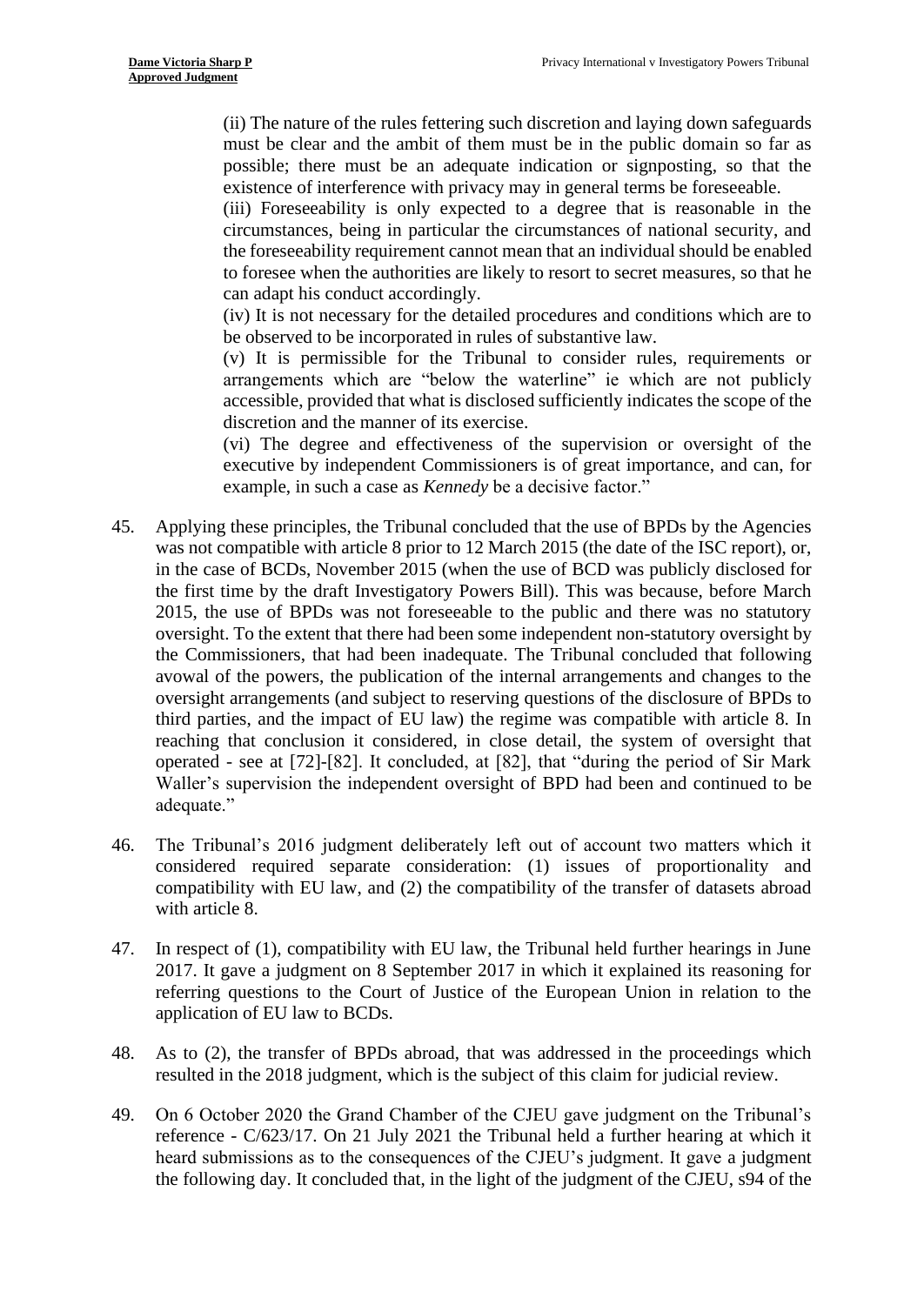1984 Act is incompatible with EU law. It granted a declaration to that effect. The Tribunal expressly reserved the question as to the consequences of this for the sharing of BPDs with foreign agencies – see at [27]:

> "At the hearing a point was also raised by Mr de la Mare about the consequences for sharing arrangements with foreign agencies and others. This was a topic which was dealt with by the Tribunal in its [2018 judgment]… Mr de la Mare accepted that this is one of those topics which will have to be considered at a later stage in these proceedings."

### *The 2018 judgment*

- 50. Leaving aside the impact of EU law, the Tribunal identified 4 issues that remained for That itself gave rise to three sub-issues, the first of which concerned sharing with foreign resolution from its 2016 judgment. The third of these concerned the sharing of BPDs. agencies. It is the Tribunal's decision on that sub-issue which is under challenge in this claim for judicial review.
- a number of occasions, statements made by GCHQ having "to be subsequently corrected" as a result of "re-thinking or double-checking". The Tribunal found that GCHQ had breached its duty to make disclosure to the Tribunal under s68(6) RIPA (although, it was Mare QC. The Tribunal described this as "an exceptional step… because of the concerns about [the witness' evidence]." It also heard extensive submissions on behalf of the claimant and the Agencies. In the course of these hearings, the claimant made an Commissioners had been adequate. The application was based on a number of different considered that as a fifth issue. The Tribunal commended the claimant's representatives for their "dedication and hard work... throughout this exercise" and acknowledged that "the public and indeed [the Agencies] owe them a debt of gratitude for their patience and 51. The Tribunal held open and closed hearings over 8 days between October 2017 and March 2018. It considered a significant amount of written and oral evidence. It was dissatisfied with the way in which the evidence emerged from GCHQ. This involved, on satisfied, by the end of the proceedings, that this had been remedied). In these circumstances, the witness was cross-examined by counsel for the Claimant, Mr de la application to reopen the 2016 judgment insofar as it concluded the oversight of the factors. They included that Sir Mark Waller had carried out oversight personally and had not had a team of inspectors (in contrast to Sir Stanley Burnton who appointed a team to assist him). They also included correspondence with IPCO in which "amber warnings" were given and "criticisms" expressed. The Tribunal considered that a sufficient case had been made to justify consideration of reopening the judgment, and so it separately perseverance, as well as their considerable and valuable inquisitiveness."
- <span id="page-14-0"></span>52. The Tribunal received evidence as to the safeguards that were in place in relation to the sharing of BPDs with foreign agencies. It also received evidence from a GCHQ witness about the steps that would be taken in the event that BPDs were shared with foreign agencies. The witness said the Agencies would:

 "● Follow the principles and approach set out in our respective handing arrangements and policy/guidance

 ● Take into account the nature of the BPD/BCD that was due to be disclosed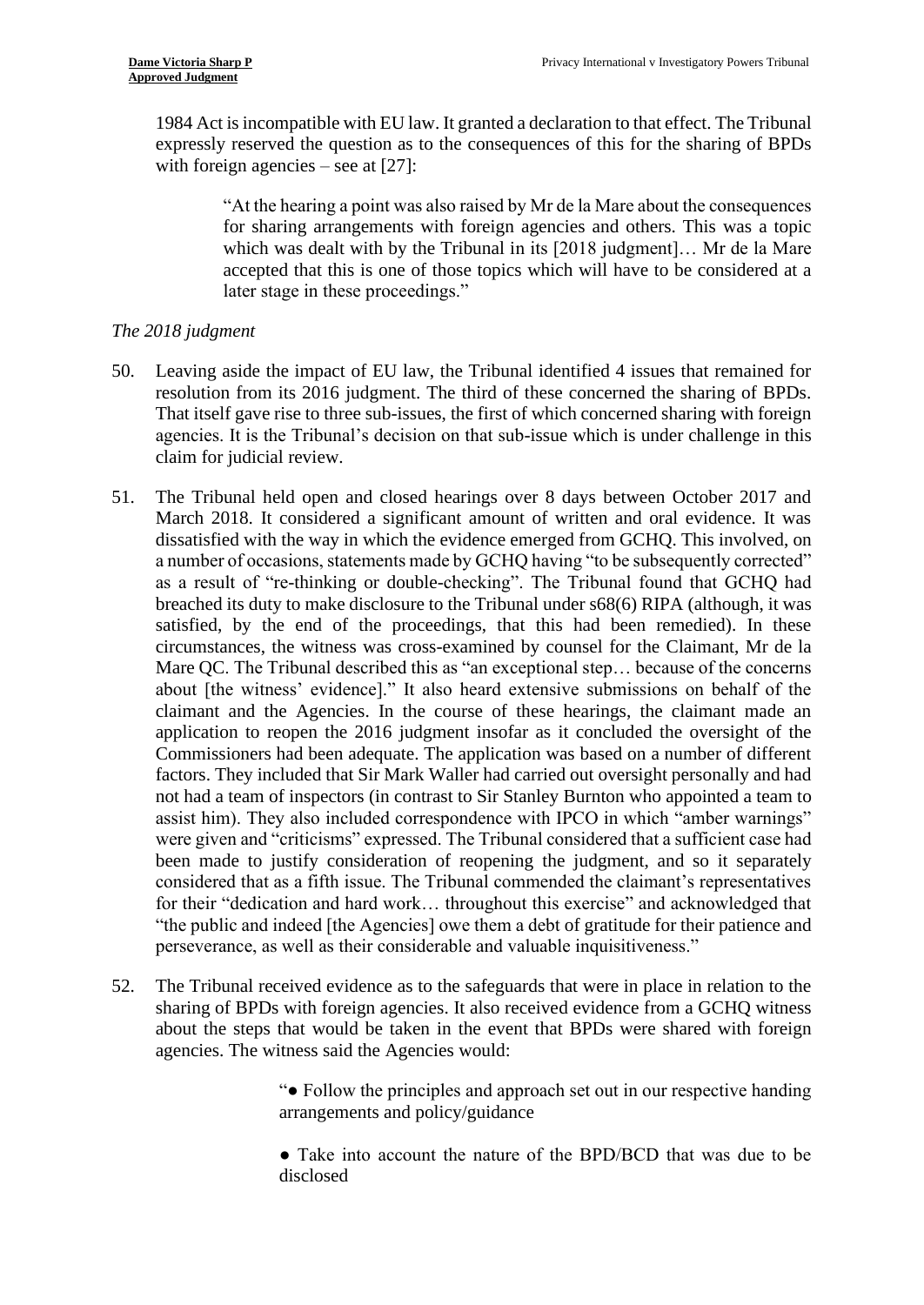● Take into account the nature/remit of the body to which we were considering disclosing the BPD/BCD

 ● Take into account the approach taken by any other [intelligence agency] who may have shared bulk data and have regard to any protocols/understandings that the other agencies may have used/followed

• Depending on the individual circumstances seek assurances that the BPD/BCD in question would be handled in accordance with RIPA safeguards…

● If relevant to the particular circumstances, seek assurances that its use was in accordance with the UK's international obligations.

 that it must not be shared beyond the recipient organisation unless • Any data shared with the organisation would be shared on the basis explicitly agreed in advance or approved through the Action-on process. Action-on is a process which is used by each of the Agencies."

- <span id="page-15-0"></span>53. The Tribunal gave judgment on 23 July 2018 ([2018] UKIPTrib IPT\_15\_110-CH [2018] 2 All ER 166).
- 54. The Tribunal rejected the application to reopen its 2016 judgment (see at [95]-[112]). It [Sir Mark Waller] did carry out supervision, with diligence and regularity" which was demonstrated by the detail of his reports and the technical points he had explored with the Agencies. The Tribunal considered that the new regime, under IPCO, which involved a team of experts "may be an improvement… but it does not… evidence prior inadequacy." The observations that had been made by IPCO did not undermine, but observed that different Commissioners could legitimately take different views as to "the appropriateness of technical assistance." Sir Mark Waller had preferred to carry out work himself, so he had personal oversight which was not delegated to others. Sir Stanley Burnton had appointed a team of Inspectors. However, the Tribunal had "no doubt that instead exemplified "the nature and adequacy of ongoing oversight."
- 55. At [64], the Tribunal referred to its previous judgments in which it had considered the lawful if there were adequate safeguards against abuse, including sufficient oversight arrangements. It referred (at [68]) to case law that shows safeguards must be "practical include "independence, powers and competence which are sufficient to exercise an safeguards required by article 8. It emphasised that the sharing of BPDs could only be and effective" rather than "theoretical and illusory" and that that the safeguards must effective and continuous control, public scrutiny and effectiveness in practice."
- 56. The Tribunal therefore recognised that it is not enough for there to be robust safeguards made it clear at the outset of the open judgment (at [6(iv)]) that the Agencies had have meant that the Commissioners were not overseeing GCHQ on the basis of a complete and accurate picture of what it was actually doing." This therefore raised in in place. It is necessary that they are operated in a manner that is effective. The Tribunal identified five serious errors which they had since corrected. It observed that, to the extent that those errors were present in information provided to the Commissioners, "this will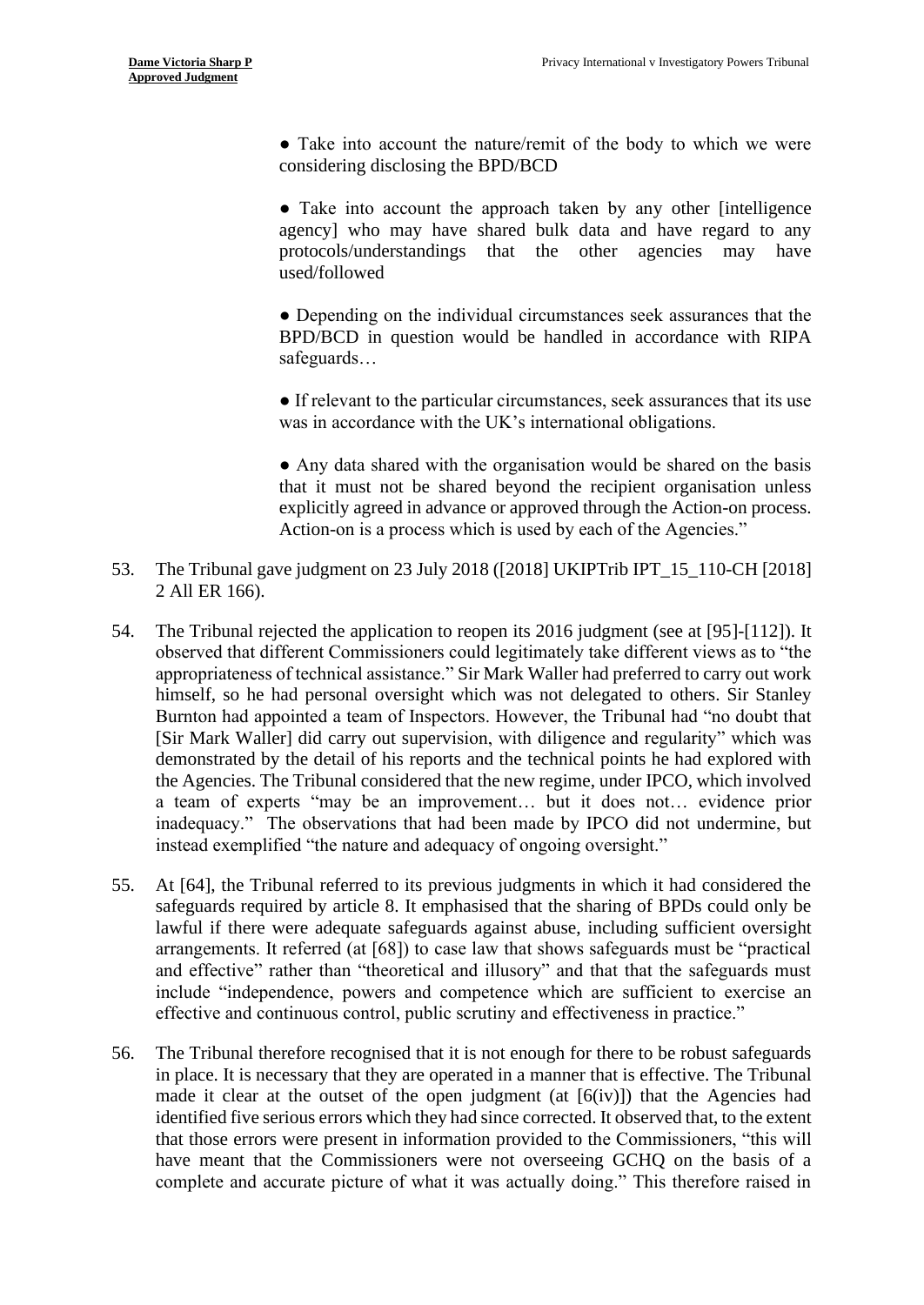stark form the question of whether the safeguards were effective in practice or whether the errors that had been identified meant that the system was incompatible with article 8.

57. The Tribunal cited *Catt* at [33] for the proposition that a system of oversight can be satisfactory even if it is "not proof against mistakes". Against that background it set out its approach as follows (at [69]):

> "(i) The fact that errors occur in the handling of data does not necessarily establish that safeguards or oversight were not effective; no oversight can be expected to prevent any errors occurring.

> (ii) The mere fact that errors are reported, or are detected by internal or external audit, may be evidence that the oversight system is working, not that it is defective.

> (iii) There is a duty on the Agencies… to report to the Commissioner anything that is material for the Commissioner to know in order to perform his oversight function properly; if there has been a failure to report a material use of data of which the commissioner might not be aware… then that is to be treated as a failure… to ensure proper safeguards and oversight.

> (iv) A Commissioner has a considerable margin of appreciation as to what for criticism of his decisions as to how he applies those resources; it is not the function of the Tribunal to audit the performance of a Commissioner's functions; the fact that a new Commissioner might take a different view on an issue does not establish that there were not adequate and effective arrangements resources he needs to perform his functions correctly, and there are no grounds before.

> (v) The question may well be capable of being resolved by reference to whether there has been a systemic failure in oversight arrangements, not whether in particular respects the performance of the Agencies can be criticised."

- identified. There were two dissenting members, Charles Flint QC and Susan O'Brien QC. They each set out their reasons for dissent in a closed judgment. The majority 58. Applying this approach, the majority concluded that the system for sharing BPDs with foreign agencies was compatible with article 8, notwithstanding the errors that had been explained in the closed judgment that they shared some of the concerns expressed in the dissenting judgments, but did not consider that they rendered the regime incompatible with article 8.
- 59. The Tribunal therefore concluded by a majority that the regime in respect of sharing BPDs with foreign agencies complied with article 8 (see at [61]-[71]). This was expressly subject to any question that might arise under EU law - see at [72]:

 "As for the position under EU law, in relation to transfer of intelligence out of the EU to foreign agencies, that must obviously await the outcome of the Reference to the CJEU."

 60. We have explained above the steps that the Tribunal has since taken in relation the Reference to the CJEU (see paragraphs [47](#page-13-0) and [49](#page-13-1) above).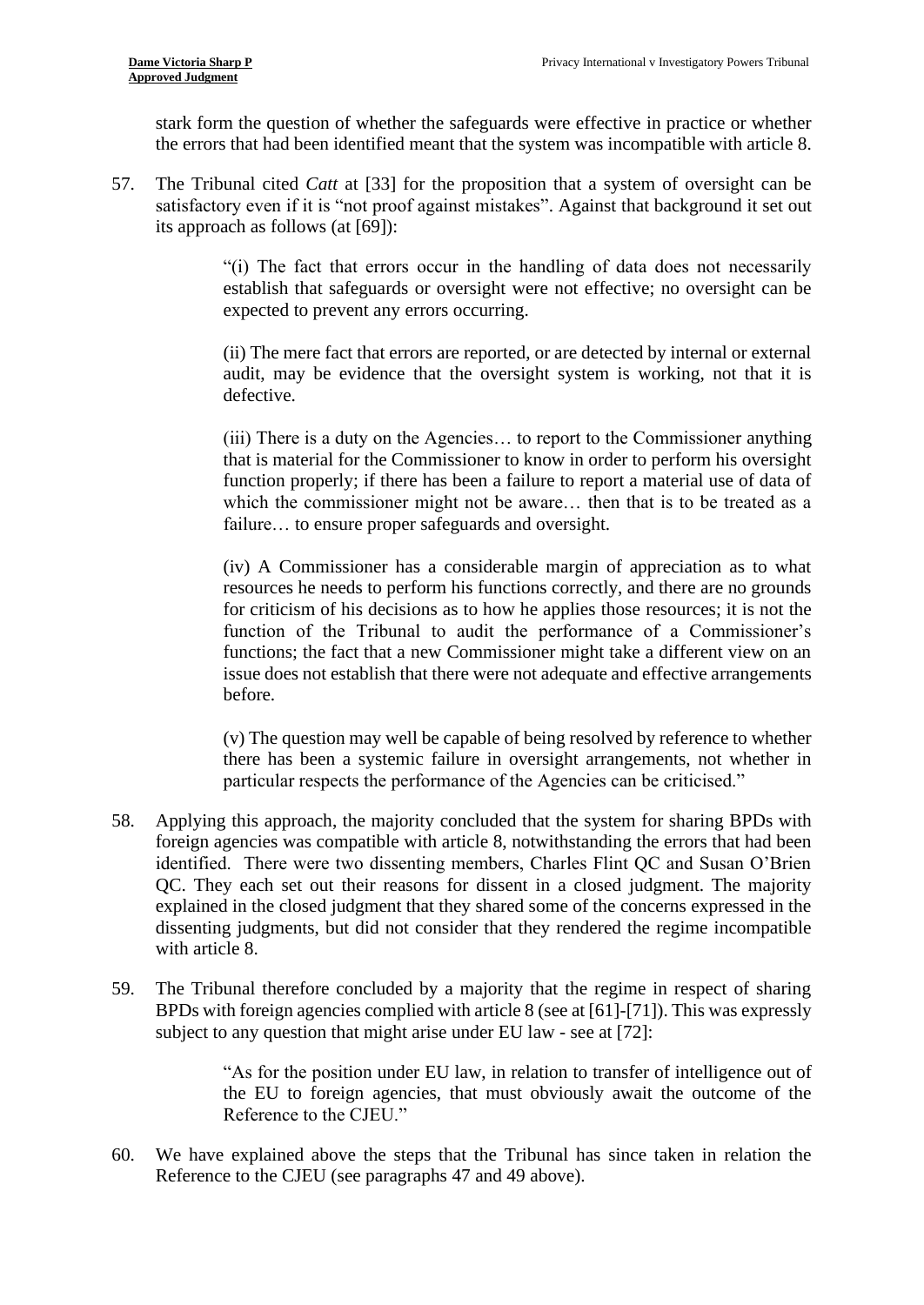## **The claim for judicial review**

- (and in particular the conclusion that the sharing of BPDs with foreign agencies is compatible with article 8) on 22 October 2018. It recognised that its claim was, on the be questioned in any court.") The Divisional Court and the Court of Appeal had held that this wording precluded a claim for judicial review, which was "the aim that Parliament does not oust a claim for judicial review – [2019] UKSC 22 [2020] AC 491. The stay on 61. The claimant filed an application for judicial review of the Tribunal's 2018 judgment face of it, barred by s67(8) Regulation of Investigatory Powers Act 2000 (which provides that "…determinations… and other decisions of the Tribunal… shall not be… liable to clearly intended" [2017] EWHC 114 (Admin) at [44]. The claim was stayed pending an appeal to the Supreme Court. On 15 May 2019 the Supreme Court allowed an appeal from the Court of Appeal's judgment, holding by a majority that s67(8) of the 2000 Act the claim was therefore lifted.
- 62. The claimant's sole ground of challenge was that it could be "inferred that arguable issues of law arise that ought to be authoritatively determined by the Administrative Court", but the claimant was unable to say more because "the basis for the decision of the minority of the IPT is entirely secret."
- <span id="page-17-0"></span> attention to the requirements set out in *Big Brother Watch* at [350] and [362] (see paragraphs [36](#page-10-0) and [38](#page-11-0) above). The claimant contends that (1) BPDs were not obtained in circumstances where there were relevant "end to end safeguards", and the sharing was manner; and (2) the circumstances in which sharing of BPDs may take place are not set 63. Following the decision in *Big Brother Watch* the claimant amended the claim to contend that the Tribunal erred in law as to the legal principles concerning article 8. It drew not limited to such material as was collected and stored in a Convention-compliant out clearly in domestic law.
- 64. The claimant invited the court to appoint a Special Advocate, and adopt a closed material explained, the court acceded to that invitation. The Special Advocates have advanced closed grounds of challenge to the Tribunal's 2018 judgment. With the agreement of the procedure, to ensure that the claimant's interests were properly represented. As we have Agencies, extracts from those closed grounds were disclosed to the claimant.
- 65. The Special Advocates' grounds, so far as they were disclosed to the claimant, are that including in particular the requirements explained in *Big Brother Watch*, and (2) the majority of the Tribunal erred in concluding that the sharing by GCHQ of BPDs with foreign agencies would be compatible with article 8. The Special Advocates advance (1) the Tribunal did not recognise and apply the correct article 8 legal principles, further grounds which were not disclosed to the claimant, but they are, in effect, different ways of expressing the two grounds that have been disclosed.

#### **Submissions**

#### *The claimant's case*

 66. Mr de la Mare QC challenged the application of NCND to the question of whether BPDs content of IPCO's 2019 report (see paragraph [26](#page-8-0) above). That, he says, makes it plain that there has been a fact-led review of the sharing that has taken place in the past, with have been shared by GCHQ with foreign agencies. He said that was not tenable given the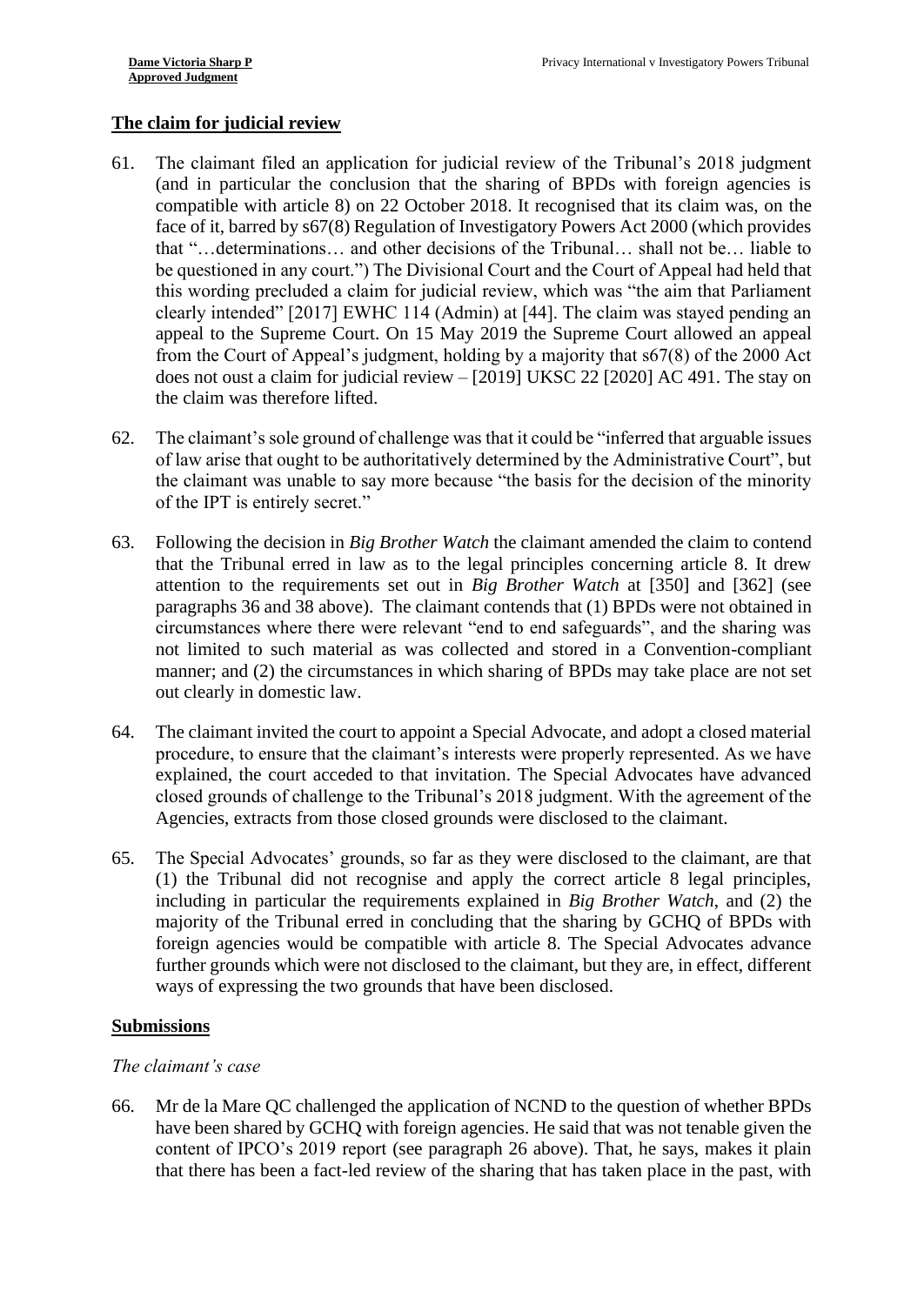a view to implementing change. The principle of open justice requires the court to hear submissions on all issues in public and to resolve all issues in a public judgment, unless there is strong justification for taking a different course. There are, he says, real dangers  the judgments in *R (Binyam Mohamed) v Secretary of State for Foreign and*  EWHC 152 (Admin) [2009] 1 WLR 2653 (at [18]-[19] and [40]-[53]) and [2009] EWHC first instance, in closed, from the Agencies and the Special Advocates, and then, after those submissions were disclosed to the claimant, from the claimant). The Agencies whether sharing of BPDs had taken place by the time of the Tribunal's judgment. The Special Advocates argued that this was an issue that could and should be resolved in open submissions was disclosed to the claimant and the claimant then made written submissions. They maintained that the approach of the Agencies was not realistic and that the principle of open justice required that the Agencies should no longer be permitted in allowing the development of "closed" jurisprudence on issues of legal principle – see *Commonwealth Affairs* [2008] EWHC 2519 (Admin) (at [7] and [56]-[57]), [2009] 2549 (Admin) [2009] 1 WLR 2653 (at [113]-[120]). This was an issue that had not been raised in the written grounds. It arose only shortly before the hearing (when counsel for the claimant noticed the reference in the 2019 IPCO report) and was raised with the court for the first time in the course of the hearing. At the conclusion of the closed hearing we invited, and subsequently received, further written submissions from the parties (in the maintained that the content of the 2019 report does not, on close analysis, disclose and after receiving submissions from the claimant. A redacted version of the Agencies' to rely on NCND.

- <span id="page-18-0"></span> 67. Mr de la Mare adopted an argument of the Special Advocates as to the role of the Administrative Court in this type of claim, namely one that is a challenge to a decision Convention rights, that it should consider for itself whether there has been a breach of a Convention right and, if so, it should grant a declaration to that effect. In such a case, it that question) to the Tribunal. Reliance was placed on the decisions of the Supreme Court  in *Huang v Secretary of State for the Home Department* [2007] 2 AC 167 *per* Lord Bingham at [8] and [11] and *R (R) v Chief Constable of Greater Manchester Police*  of the Tribunal that the Agencies have acted compatibly with Convention rights. The argument is that the court is a public authority that is itself bound to act compatibly with is not open to the court simply to quash the decision and remit the issue back to the Tribunal. Principle, and authority, require the court to declare that the Agencies acted incompatibly with Convention rights, and then remit the question of remedy (and only [2018] UKSC 47 [2018] 1 WLR 4079 *per* Lord Carnwath at [53].
- with article 8 ECHR. Mr de la Mare QC submitted that the acquisition of some BPDs by the Agencies has now been shown to be unlawful. That is because s94 of the 1984 Act is incompatible with EU law, and so any acquisition of BCDs pursuant to s94 of the 1984 said that it is only permissible to share bulk intelligence material that has been lawfully obtained (see paragraph [38](#page-11-0) above). It follows that the sharing of those BPDs with foreign agencies was necessarily unlawful, because it was not "in accordance with the law" for 68. The claimant's first ground of challenge (see paragraph [63](#page-17-0) above) is that the BPDs were not lawfully obtained, and therefore any sharing of the BPDs is necessarily incompatible Act was necessarily unlawful. It is also because, he says, the acquisition of BPDs does not comply with the "end-to-end" safeguards that are required. The Grand Chamber has the purposes of article 8.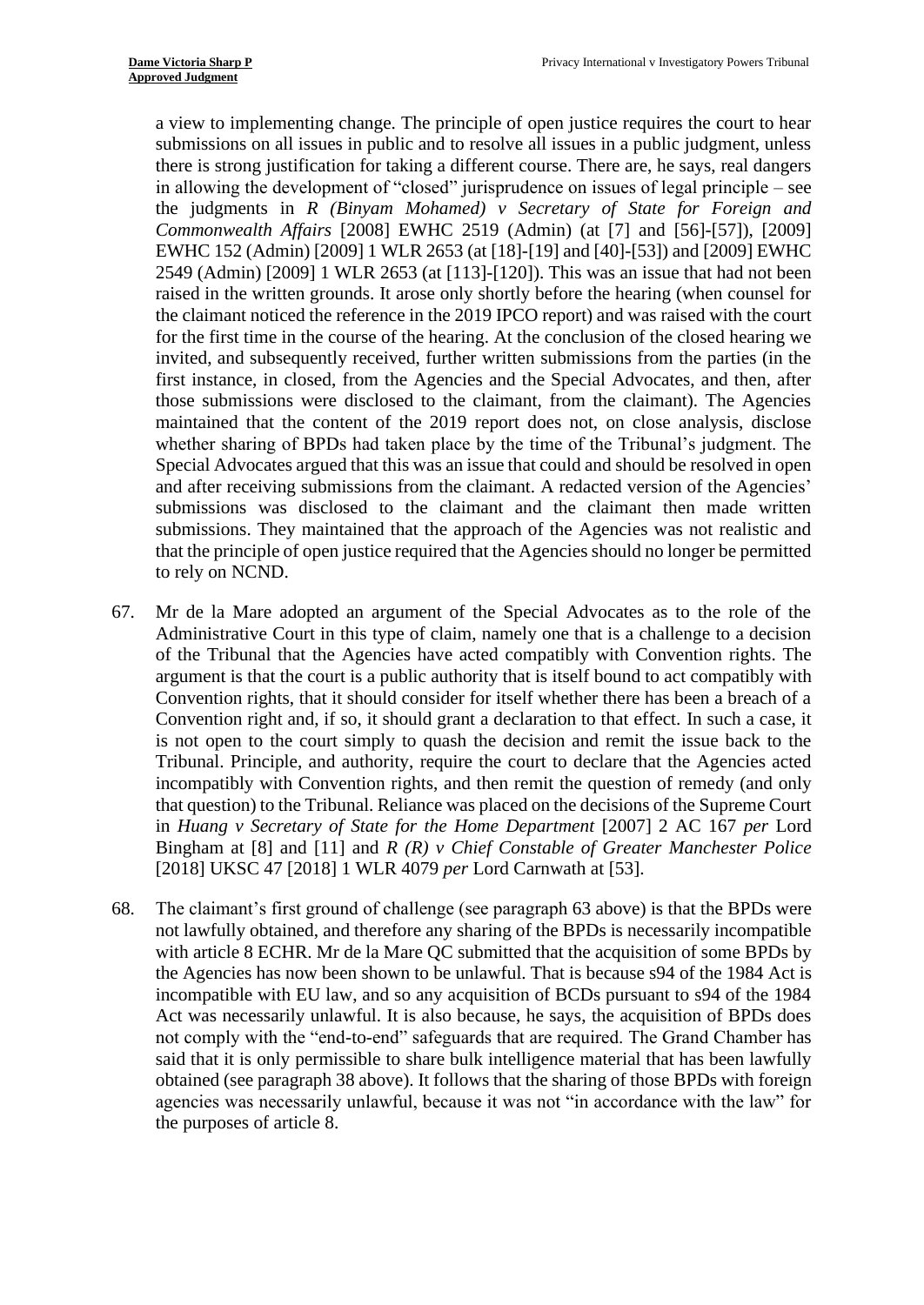- 69. In respect of the substance of the claim, Mr de la Mare QC made submissions of principle would be for the Special Advocates to advance the claimant's case as to whether there had been a departure from those requirements in the light of the evidence and findings detailed picture of a person's private life. Communication metadata ("the who, where, when and how" of each communication) can be more revelatory and of greater value to the Agencies than the content of communications because the metadata "does not lie." of the time period covered by this case because of the use of rendition operations (potentially involving torture or inhuman and degrading treatment), and drone strikes, as to the requirements of article 8 in the light of *Big Brother Watch*, recognising that it that had not been disclosed to the claimant. He emphasised the practical impact of sharing BPDs on privacy interests. The increasing use of mobile telephones, email and the internet mean that BPDs (and particularly BCDs) allow intelligence agencies to build a BPDs can be used to locate targets of interest. That is particularly relevant in the context which are known to have taken place.
- had considered the article 8 safeguards that should be applied to the use of bulk data by intelligence agencies. It also dealt "head on" with the question of sharing data. It supervision and review take on amplified importance (see paragraphs [33](#page-10-1) and [36](#page-10-0) above) 70. *Big Brother Watch* was the first occasion on which the European Court of Human Rights recognised that because the first two *Weber* criteria are inapt in the context of bulk data, – as Mr de la Mare QC put it, they have to do "more of the heavy lifting."
- has already found that the gathering of BCD was in breach of EU law. This causes "the whole system to fall down." Moreover, the court said in terms that there must be (see paragraphs [39](#page-11-1) - [40](#page-12-0) above), but those assessments were made without the benefit of 71. So far as sharing is concerned, the first safeguard identified by the court (see paragraph [38](#page-11-0) above) is that the data has been gathered lawfully in the first place. Here, the Tribunal independent oversight of data sharing. The court was satisfied, in that case, that the system of supervision and oversight was compatible with the requirements of article 8 the identification by the Tribunal in this case of errors that had occurred.
- 72. Mr de la Mare QC adopted an argument that was advanced by the Special Advocates to "in accordance with the law" requirement of article 8 ECHR. The Tribunal's explanation of what is required is "generic." In particular, it does not state whether the supervisory Moreover, it is clear (for example from the 2019 IPCO report) that there have been indicates that the whole topic is now approached in an organised, systematic, systemic sharing, caveats, limitations on use and undertakings, and to cross-check that nothing is happening that is inconsistent with those conditions. But that all serves to indicate that the effect that the Tribunal failed to recognise and apply well-known principles as to the body was in a position to assess the proportionality and necessity of any sharing. problems as to the degree of oversight that had previously been applied. The report and procedural fashion, with the implementation of checks and balances to record the pre-existing regime was deficient.
- 73. The critical finding of the majority of the Tribunal was that the "episodic" problems it identifies do not demonstrate that there was "systemic failure". That, however, depends on the closed evidence and findings, and everything would "turn on close examination of the facts by the Special Advocates."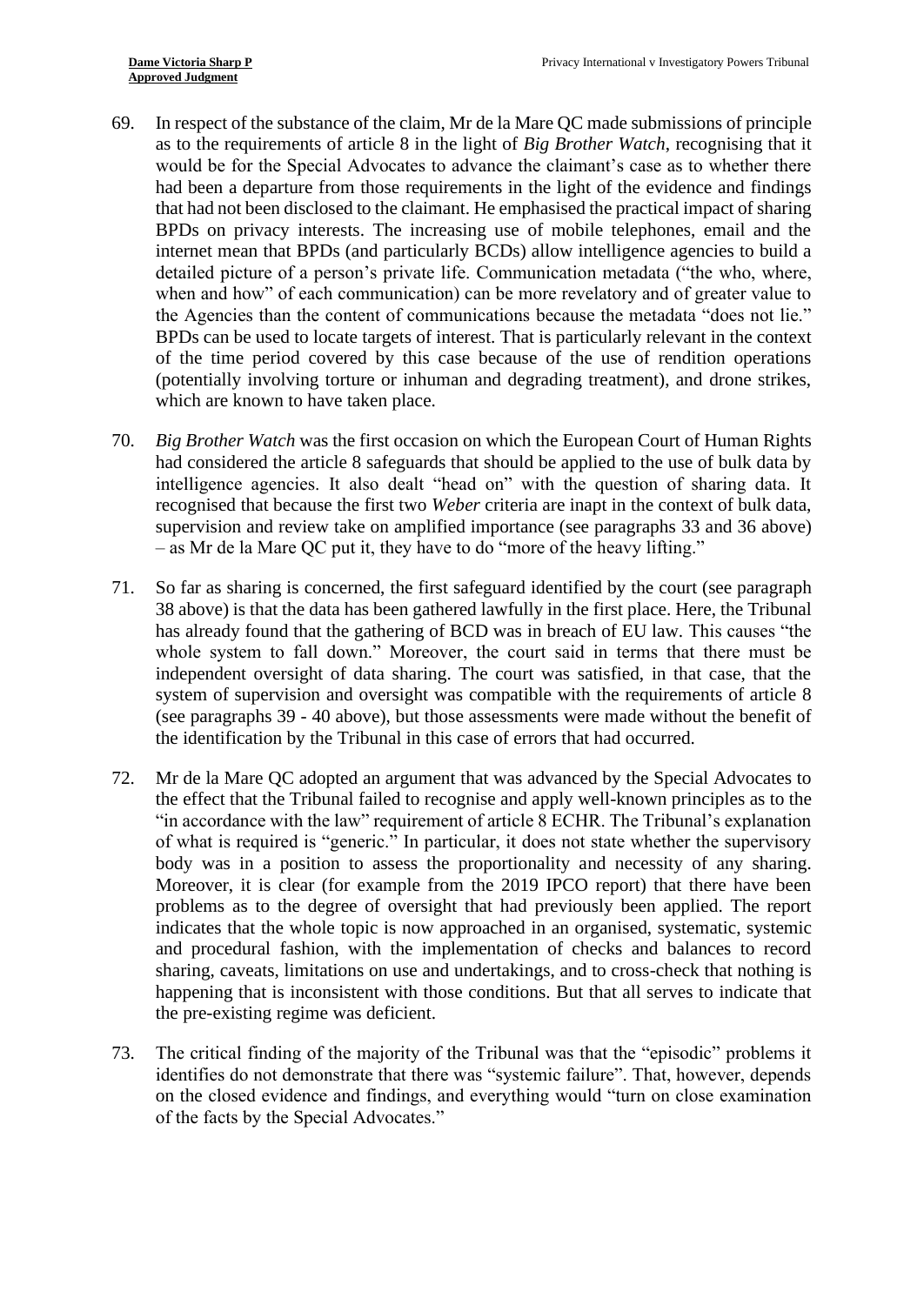## *The Agencies' response to the claimant's case*

- and the core requirements was "concise" but legally accurate. Rather than repeating all of the requirements, it referred back to its previous judgments which analyse in detail the case law setting out the safeguards that are required. This is a legitimate approach: the Tribunal does not need to "reinvent the wheel" each time it gives judgment in a case recognised that a critical element is the *ex post facto* oversight that is provided by a 74. Sir James Eadie QC submitted that the Tribunal's summary of the Strasbourg caselaw concerned with article 8. In considering the application of the safeguards, the Tribunal combination of the Commissioners and the Tribunal itself. Neither the claimant nor the Special Advocates have identified any inaccuracy in the Tribunal's summary of what is necessary to comply with article 8.
- different game, with different issues" compared to cases that have previously been regime for BPDs is incompatible with article 8. Critically, there is no suggestion in *Big Brother Watch* that advance independent authorisation is required (see at [362]) – an *ex*  75. The judgment of the Grand Chamber in *Big Brother Watch* does not undercut any of the principles identified by the Tribunal as applicable to the question of sharing BPDs with foreign agencies. *Big Brother Watch* was concerned with bulk intercept, which is "a considered. It explains how the principles that were developed in earlier cases should be applied "in the world of big data." Nothing in *Big Brother Watch* shows that the domestic *post facto* system of oversight by the Commissioners and the Tribunal can suffice.
- an attempt to "open up other aspects of the data cycle" which were not the subject of the 76. Insofar as the claimants raised concerns about the legality of acquiring BPDs, that was Tribunal's 2018 judgment. That judgment (so far as is now challenged) is only concerned with the sharing of BPDs with foreign agencies.

#### **Discussion**

#### *Application of "NCND" to question of whether BPDs have been shared with foreign agencies*

- 77. In the proceedings before the Tribunal, the Agencies refused publicly to admit or deny "unauthorised and unadmitted disclosures" had been made by Edward Snowden, a former content to permit the Agencies to maintain a public "NCND" stance, whilst conducting the open hearings "on the hypothesis that the fact that such sharing has taken place is to whether BPDs had been shared with foreign agencies. The application of "NCND" was explained in evidence put before the Tribunal. The Tribunal recognised that US contractor. It did not consider that those disclosures could be treated as amounting to, or being equivalent to, admission or avowal by the Agencies. The Tribunal was be assumed."
- 78. The issue is whether that stance is tenable in the light of IPCO's 2019 report. That report was published. It must have been carefully vetted by the Agencies before publication took place (see s234(7) of the 2016 Act). We are satisfied that the content of the 2019 It is not, therefore, tenable for GCHQ to continue to maintain an "NCND" response to the question of whether sharing now takes place. The 2019 report does not, however, does not state whether they were shared by GCHQ during the period considered by the report amounts to public avowal that BPDs are shared by GCHQ with foreign agencies. state when BPDs were first shared by GCHQ with foreign agencies, and, in particular, Tribunal.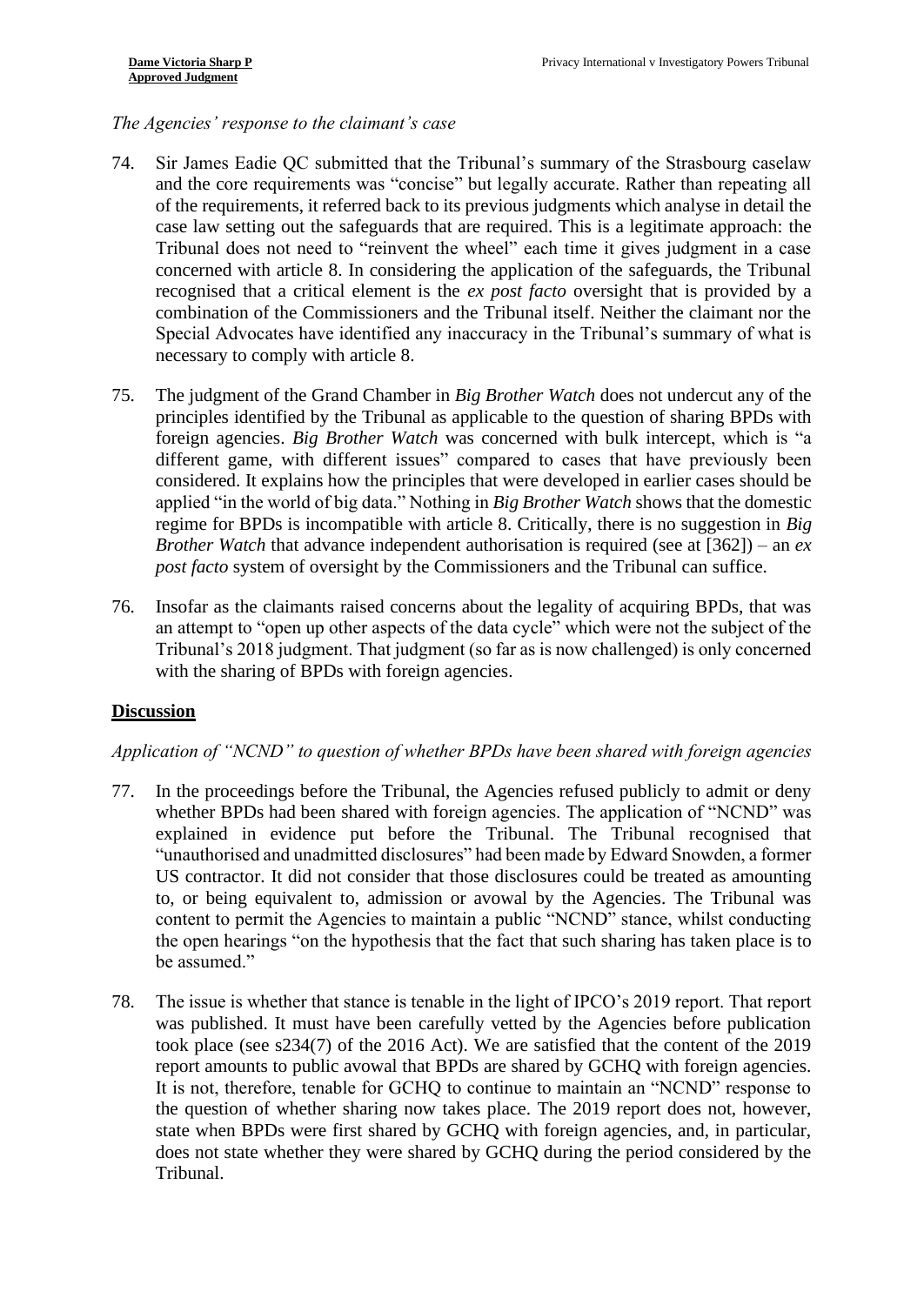- principle in closed judgments. Here, however, all issues of legal principle have been debated in the course of the open submissions and are determined in this judgment. The incompatible with the important principle of open justice. The question of NCND had order to determine the grounds of claim. It is a side issue. The balance as to what could be dealt with in open and what had to remain in closed was considered in detail by the dealt with this claim in public proceedings and in this public judgment. That is consistent Court is sensitive) in *R* (*Haralambous*) *v* Crown Court at *St Albans and another* [2018] 79. We accept the claimant's submissions as to the undesirability of resolving issues of legal closed judgment is concerned only with the application of those principles to the factual findings made, in closed, by the Tribunal. We do not consider that this approach is not been raised in the grounds of claim, and it is not necessary to resolve that question in Tribunal. We have, so far as is consistent with the unchallenged approach of the Tribunal, with the general approach that was sanctioned by the Supreme Court (in the context of reviewing search warrants, where some of the evidence considered by the Magistrates' UKSC 1 [2018] AC 236 *per* Lord Mance DPSC at [59].
- on the claimant's contention that it is no longer permissible to maintain NCND in respect of that earlier period. That is an issue that is more appropriately determined (if it is necessary to do so) by the Investigatory Powers Tribunal, as a specialist first instance Tribunal, than by us on a claim for judicial review which did not raise this issue until a late stage. We therefore adopt the same approach as the unchallenged approach of the Tribunal of assuming, for the purpose of this open judgment, that sharing was taking 80. It is therefore not necessary or appropriate, on this claim for judicial review, to adjudicate place during the period considered by the Tribunal.

#### *Role of the Court on claim for judicial review of the Tribunal*

- notwithstanding s67(8) of the 2000 Act, the Court may review a decision of the Tribunal, Supreme Court, "it is no decision at all" and there is no ouster of the Court's reviewing 81. The consequence of the decision of the Supreme Court in *Privacy International* is that, exercising its powers under s29 Senior Courts Act 1981. If the Court concludes that the determination of the Tribunal was legally flawed then, on the approach taken by the jurisdiction.
- determination and remit the case back to the Tribunal. We agree. We do not accept the our own view as to whether the Agencies have acted compatibly with Convention rights. 82. The Agencies accept this analysis. They contend that if the Court considers that the decision of the IPT is flawed on public law grounds then the Court may quash the submission of the claimant, and the Special Advocates, that it is necessary for us to reach
- 83. We are exercising a reviewing jurisdiction. The appropriate remedy if the Tribunal's determination is vitiated by error of law is to quash the determination and to remit the matter back to the Tribunal pursuant to s31(5)(a) Senior Courts Act 1981. There is, in with s31(5A)). That does not seem to us to be appropriate in the circumstances of this Act, that the Tribunal is "the only appropriate tribunal for the purposes of section 7 of the Human Rights Act 1998 in relation to any proceedings [against any of the intelligence with Convention rights)…" It would be inconsistent with that legislative choice for us to declare that the Agencies have acted incompatibly with Convention rights. Second, the narrow circumstances, power for the Court to substitute its own decision (s31(5)(b) read case, for two reasons. First, Parliament has provided, by s65(2)(a) and (3)(a) of the 2000 services] under subsection (1)(a) of that section (proceedings for actions incompatible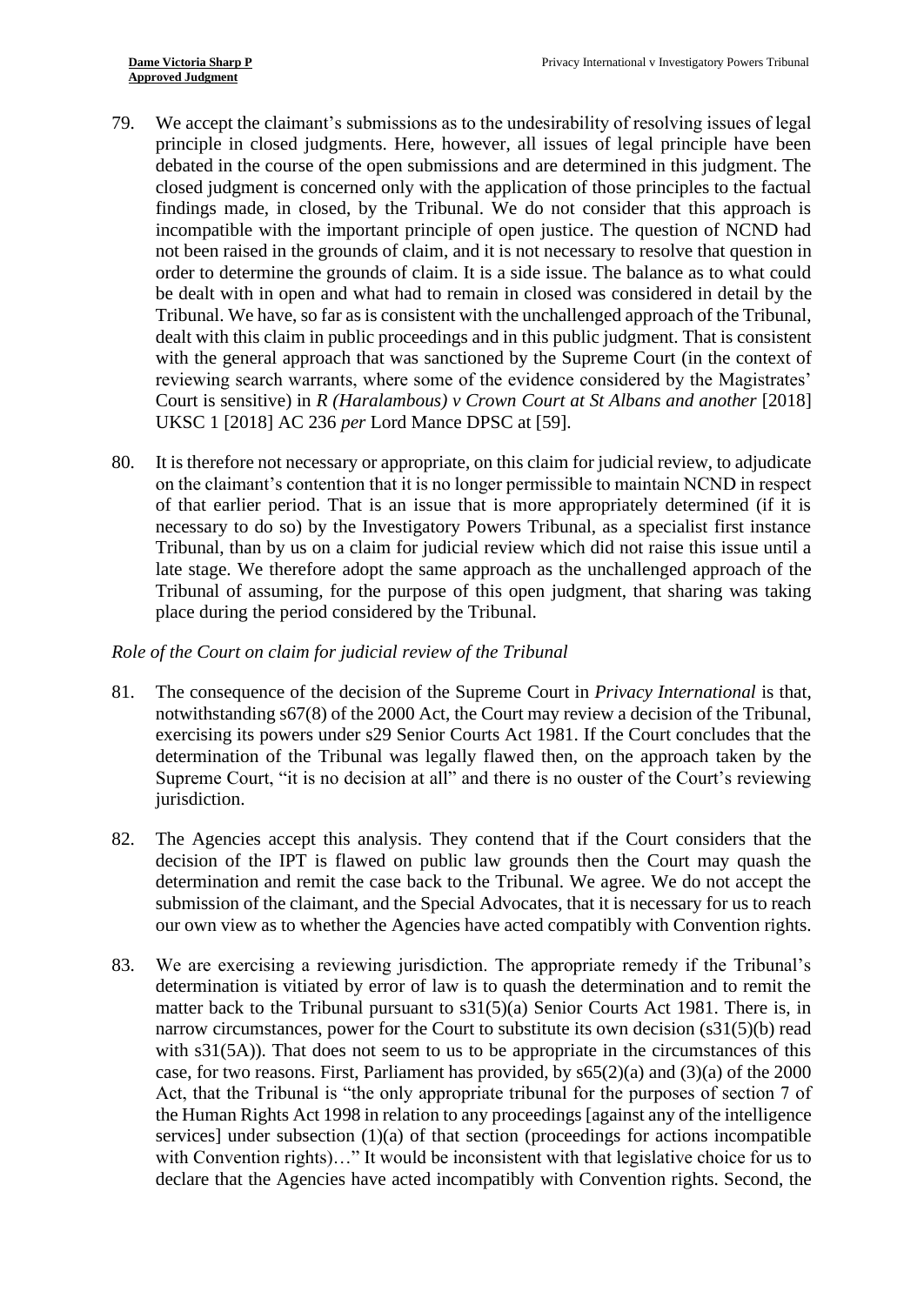judgment at [27], at paragraph 49 above). If its 2018 Judgment contains a legal error it is more appropriate for the consequences of that error to be worked through by the Tribunal 52.11(3) to allow an appeal where the decision of the lower court is "wrong." We accept that if we consider that the Tribunal's decision discloses an error of law then we should requires us to usurp the role allocated by Parliament to the Tribunal of determining claims Tribunal continues to be seized of the general proceedings in any event (see the 2021 in the context of those continuing proceedings. We do not consider that the authorities relied on by the claimant and Special Advocates (see paragraph [67](#page-18-0) above) mandate any different approach. *Huang* was concerned with the role of the immigration appellate authority, which exercises an appellate rather than a reviewing jurisdiction. *R* was concerned with the role of an appellate court exercising the jurisdiction under CPR say so and quash its decision. We do not, however, consider that anything in *Huang* or *R*  under s6 of the 1998 Act.

84. Accordingly, the appropriate remedy, if this claim is otherwise well-founded, is to quash the decision of the Tribunal and remit the case back to the Tribunal for reconsideration.

### *Impact of unlawful acquisition of BPD*

- 85. We do not express any view on the claimant's argument that BPD were not lawfully obtained, with the result that the sharing of BPD is necessarily incompatible with article 8. That is because:
	- (1) This argument was not advanced before the Tribunal in the hearings that resulted in the 2018 judgment.
	- (2) The Tribunal did not purport to rule on the question of whether any particular instance of sharing was compatible with article 8. The Tribunal expressly limited its judgment on the issues that are now under challenge to the question of whether the supervision and oversight of sharing BPDs with foreign agencies was compatible with article 8.
	- two questions as to the impact of EU law on directions made under s94 of the 1984 (3) At the time of the 2018 judgment the Tribunal had, separately, referred to the CJEU Act.
	- (4) Following the judgment of the CJEU on those questions, the Tribunal held a further hearing on 21 July 2021. It was common ground between the parties that, in the light of the judgment of the CJEU, s94 of the 1984 Act was incompatible with EU law. The Tribunal granted a declaration as to the incompatibility of s94 of the 1984 Act with EU law.
	- (5) At the time of the 21 July 2021 hearing, the Tribunal expressly reserved the question as to the consequences of this for the sharing of BPDs with foreign agencies – see at [27] (see paragraph [47](#page-13-0) above).
	- (6) The arguments that Mr de la Mare now advances do not therefore fall within the scope of the Tribunal's 2018 judgment. Nor are they matters upon which the matter open for future consideration. Tribunal was obliged to adjudicate in its 2018 judgment. It has legitimately left the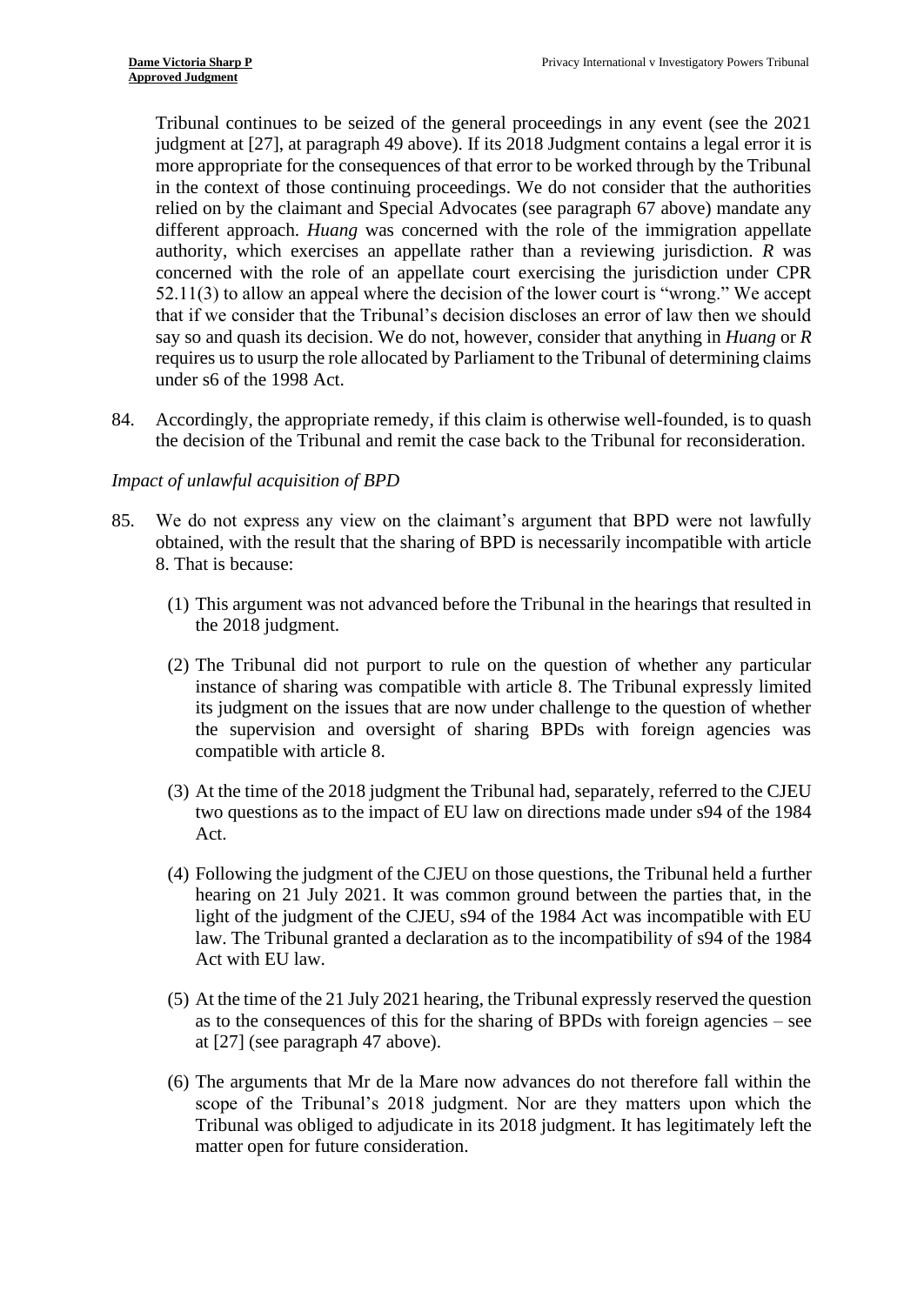86. It follows that the Tribunal has not yet considered the point that Mr de la Mare wishes to make, but has recognised that it may need to do so at a future hearing. We cannot see any basis on which it would be appropriate for this court to rule on the issue.

# *Tribunal's analysis of safeguards required by article 8*

- 87. The assertion in the written grounds that the domestic regime does not adequately set out analysis of this issue. The Tribunal was well aware of the requirements for an adequate regime of regulation. It had, in its 2016 judgment, found that any use of BPDs prior to March 2015 was incompatible with article 8 because the test of foreseeability had not been met. It observed (at [61]) that it had set out in its 2016 judgment the "[s]trict rules relating to the disclosure of [BPD]" outside the Agencies, and that there had subsequently been more detailed disclosure of the safeguards, which it set out in Appendix 2 to its adduced on the issue (see paragraph [52](#page-14-0) above). It recognised (at [64(ii)] that there must be "sufficient disclosure of the capability to share, and of such safeguards, for the purposes of the test of foreseeability." It concluded (at [71]) that the regime was the circumstances in which BPDs may be shared (see paragraph [63](#page-17-0) above) was not pressed in oral submissions. We do not consider that there was any flaw in the Tribunal's judgment (see paragraphs  $16 - 27$  above). It summarised the evidence that had been compliant with article 8.
- 88. We consider the Tribunal was right not to find that the domestic regime was incompatible with article 8 on the grounds of a failure to prescribe the circumstances in which BPDs may be shared. The 1989 and 1994 Acts require that sharing may only take place where policy requires that sharing may only take place where the supplying agency is satisfied that sharing is "necessary and proportionate", and where advance authorisation has been given by a senior individual within the agency, and where a log is maintained (see paragraph [21](#page-6-0) above). The BPD handling arrangements require that before sharing takes place steps are taken to ensure that the data is appropriately handled by the recipient (see that is necessary for the purposes of national security (see paragraph [16](#page-5-0) above). The BPD paragraph [22](#page-6-1) above).
- 89. The focus of the open submissions concerned the safeguards (and particularly the case law does not require prior judicial authorisation before bulk data can be shared. Nor article 8. The submission was that the analysis was insufficiently detailed and failed to identify all of the principles that have been developed in the Strasbourg case law. However, those principles are very well known, and are particularly well known by the Tribunal which has stated and applied them in a number of its decisions. At [64] it said oversight) that is required by article 8. Mr de la Mare QC recognised that the Strasbourg is prior independent scrutiny required. Neither the claimant nor the Special Advocates identified anything incorrect in what the Tribunal said about the safeguards required by that it had considered and set out the law in its previous decisions. We do not consider that it was incumbent on the Tribunal to repeat all of the principles in its 2018 judgment. There is no indication that it did not take all of them fully into account.
- 90. The Tribunal did not have the benefit of the *Big Brother Watch* judgment. We agree with communications, many of the observations made apply to the use of BPDs more generally. In particular, we agree that the first two *Weber* criteria do not apply and that, the claimant that although that decision is concerned with the use of bulk interception of instead, the requirement for adequate supervision takes on an amplified significance. It is, however, clear that the Tribunal attached importance to the system of supervision that